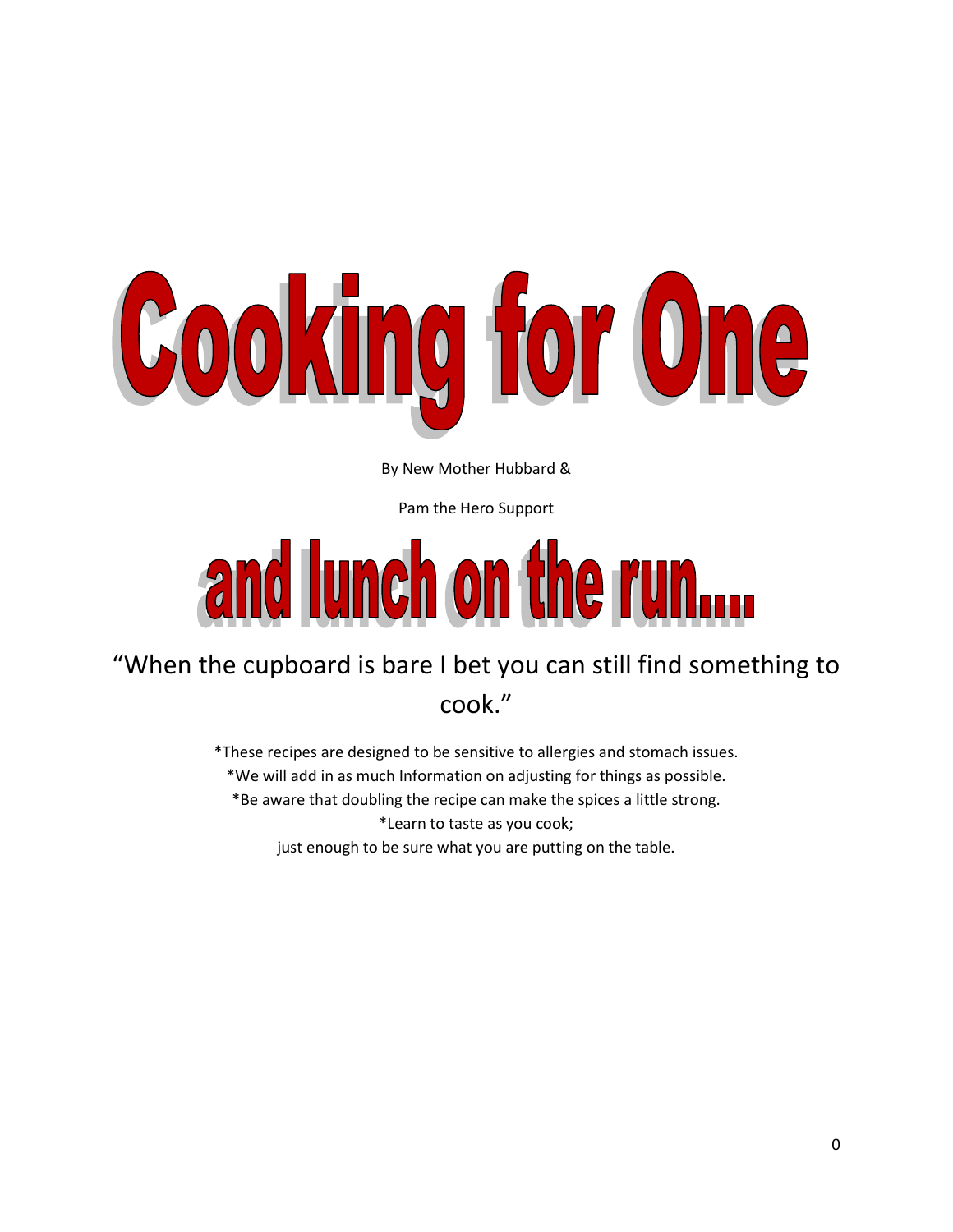# *Table of Contents*

|                                                   |                         | <b>Dessert</b>                                      | 16 |
|---------------------------------------------------|-------------------------|-----------------------------------------------------|----|
| <b>Tools for Running a Kitchen</b>                | $\overline{\mathbf{2}}$ | 7 Layer Cookies, Apple Pie, Baklava, Brownies       |    |
| Dishes, Fun Kitchen Toys, Basic Items to          |                         | Cake, Caramel                                       |    |
| Keep in Stock                                     |                         | Candy Cooking Chart, Caramel Chocolate              | 17 |
| <b>Substitutions</b>                              | 3,4                     | Squares, Cheese Cake, Val's Favorite Cherry         |    |
| <b>Abreviations</b>                               | 5                       | Crisp, Cherry Pie, Chocolate Cake                   |    |
| <b>Measuring Up</b>                               |                         |                                                     |    |
| <b>Breads &amp; Breakfast</b>                     | 6                       | Chocolate Chip Cookies, Cream Puffs, Flan,          | 18 |
| Banana Bread, Biscuits, Bread, Breakfast Burrito, |                         | Flourless Cake, Glass Candy Gingerbread,            |    |
| Cinnamon Rolls, Crepes, French Toast, Granola     |                         | Homemade Ice Cream                                  |    |
| Las Migas, Monkey Bread, Muffins, Oatmeal,        | 7                       | Marshmallows, Oatmeal Cookies, Peach                | 19 |
| Omelet, Pancakes, Pie Crust                       |                         | Cobbler, Peanut Butter Cookies, Pecan Pie           |    |
| Pizza Dough, Popcorn, Rice, Roll Dough, Stuffed 8 |                         | Pumpkin Chocolate Chip Cookies,                     |    |
| French Toast, Waffles                             |                         | Pumpkin Pie                                         |    |
| <b>Salads &amp; Vegetables</b>                    | 9                       | Rice Crispy Treats, Queen of Scots Shortbread,      | 20 |
| A Gratin Potatoes, Bacon Broccoli & Cheese        |                         | S'mores, Stuffed Strawberries, Sugar Cookies,       |    |
| Soup, Bacon Broccoli & Raisin Salad, Baked        |                         | <b>Wacky Cake</b>                                   |    |
| Potatoes, Basic Salad, Cheesy Potatoes, Chili,    |                         | <b>Drinks</b>                                       | 21 |
| Chowder                                           |                         | Arctic Freeze, Breakfast Smooties, Homemade         |    |
| Coleslaw, Cooked Vegetables, Crunchy Fried        | 10                      | Rootbeer, Horchata, Hot Apple Cider, Hot            |    |
| Potatoes, Fries, Frog-Eye Salad, Mashed           |                         | Chocolate, Italian Soda, Rootbeer Floats,           |    |
| Potatoes, Onion Rings, Oriental Cabbage Salad     |                         | Sherbet Punch, Slushies, Wassail                    |    |
| Pancit, Pasta Salad, Potato Casserole,            | 11                      | <b>Sauces &amp; Dips</b>                            | 22 |
| Ratatouille, Raw Vegetables, Sauteed              |                         | Barbeque Sauce, Basic Gravy, Cheater Beef           |    |
| Vegetables, Tempura Vegetables                    |                         | Gravy, Cocktail Sauce, Country Gravy, Cowboy        |    |
| <b>Main Dishes</b>                                | 11                      | Dip, Cream Cheese Sauce, Fruit Dip, Frosting,       |    |
| Barbeque Pork, Beef, Chicken, etc.; Beans,        |                         | Fry Sauce, Havana Marinade                          |    |
| Crunchy Fried Chicken, Curry, Enchiladas,         |                         | Mayonnaise, Nacho Cheese, Italian Salad             | 23 |
| Fajitas, Fried Chicken, Fish, Pork, etc.          |                         | Dressing, Quick Salsa, Tartar Sauce, Teriyaki       |    |
| Fried Rice, Fish, Greek Marinated Meat,           | 12                      | Sauce, Vegetable Dip, White Sauce, Whipped<br>Cream |    |
| Gyoza, Havana Chicken                             |                         | <b>Fun Stuff</b>                                    | 24 |
| Lasagna, Orange Chicken, Pizza, Pot Pie,          | 13                      |                                                     |    |
| Pulled Pork, Beef, Chicken, etc; Refried Beans,   |                         | Finger Jello, Finger Paint, Goo, Play Dough,        |    |
| Salisbury Steak                                   |                         | Pop Rockets, Volcanos<br><b>Magical WD40</b>        | 26 |
| Shepherd's Pie, Spaghetti, Steak, Stew,           | 14                      |                                                     |    |
| Stuffed Mushrooms, Stuffed Peppers, Stuffed       |                         |                                                     |    |
| Potatoes                                          |                         |                                                     |    |

Tamales, Teriyaki Chicken **15**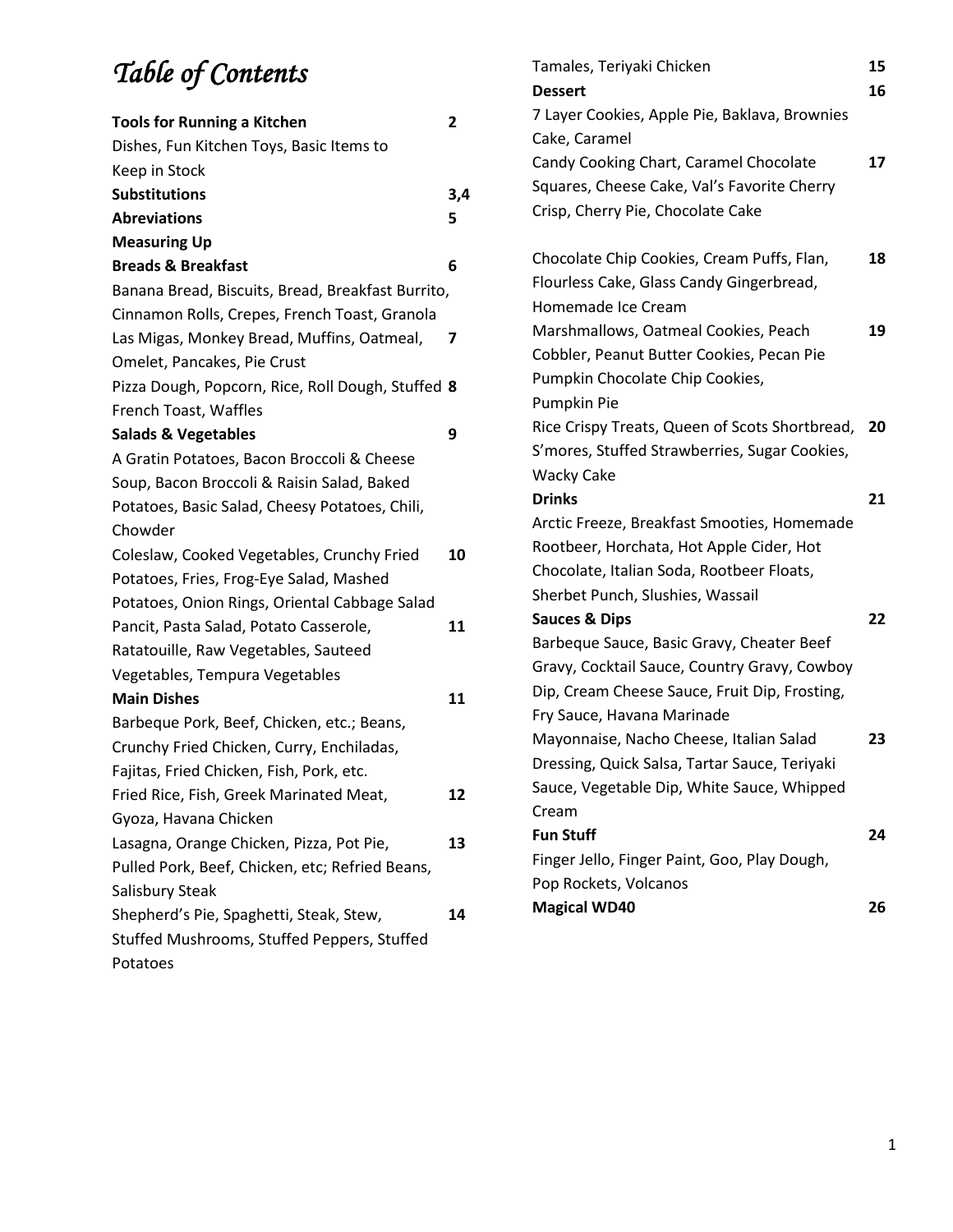## **Tools for a Running Kitchen: (Minimum) Dishes**

**Table Ware:** Knives, Forks, Spoons, Plates, Cups, Bowls, Salt, Pepper & Butter Dish

**Kitchen Utensils**: Peeler, Can Opener, Paring knife, Large Serrated Edge Knife, Pancake Turner Metal, Pancake Turner Plastic, Large Wooden Spoon, Large Plastic Spoon, Large Metal Spoon, Wire Wisk, Cheese Grater, Rolling Pin, Pizza Cutter, Ice Cream Scoop

**Pots & Pans**: Gallon Pot, Sauce Pan, Muffin Pan, Cake Pan, Cookie Sheet, Glass Casserole Dish, Cooling Rack, Pie Plate

**Bowls etc**: Mixing Bowl Set (3 at least, different sizes) ,Cutting Board, Colander (Strainer), Toaster, Blender, Hand Mixer

**Ziploc Sandwich Bags and Gallon Bags**: These can be used for everything from storage to marinating, pounding, rolling out dough and pie crust, Breading and Mixing.

**Blue Shop Towels**: If you buy these from Sam's Club they are only slightly more expensive than regular paper towels and do much more work.

#### **Fun Kitchen Toys**:

Waffle Maker Cuisinart is the best.

Salad Spinner Spins off the water on all produce so that it doesn't spoil as fast. Mandolin This is an inexpensive way to cut vegetables. They come out uniform and it is easy clean up. Rice Cooker Simply add twice the liquid to rice and press the button. It will turn off when rice is ready.

#### **Basic Items to Keep in Stock**:

**Dry Goods**: Flour, Sugar, Brown Sugar, Powdered Sugar, Oatmeal (Old Fashioned), Baking Powder, Baking Soda, Salt, Pepper, Cinnamon, Season Salt, Chili Powder, Garlic Salt, Vanilla, Oil, Olive Oil, Spray Oil, Corn Starch, Ginger, Cumin, (Spanish) Paprika, Shortening

**Refrigerator**: Milk, Eggs, Butter, 2 kinds fruit, 3 colors of vegetables, salad dressing, mayo or miracle whip, catsup, mustard, pickles, soy sauce, steak sauce, bbq sauce, salsa, cheese, yogurt, sour cream, Jelly, Pancake Syrup, Bread, Potatoes

**Freezer**: Yeast, 2 colors of vegetables, beef, hamburger, chicken, bacon, pork, fish, popsicles, **Canned/Boxed**: Peanut Butter, Jelly, Spaghetti Sauce, Crushed Tomatoes, Cream o Chicken Soup, Ramen Noodles, Macaroni & Cheese, Spaghetti, Rice, Pineapple, Mandarin Oranges, Peaches, Olives **Cleaning**: All-Purpose, Dish Soap, Dish Washer Soap, Laundry Soap, Dryer Sheets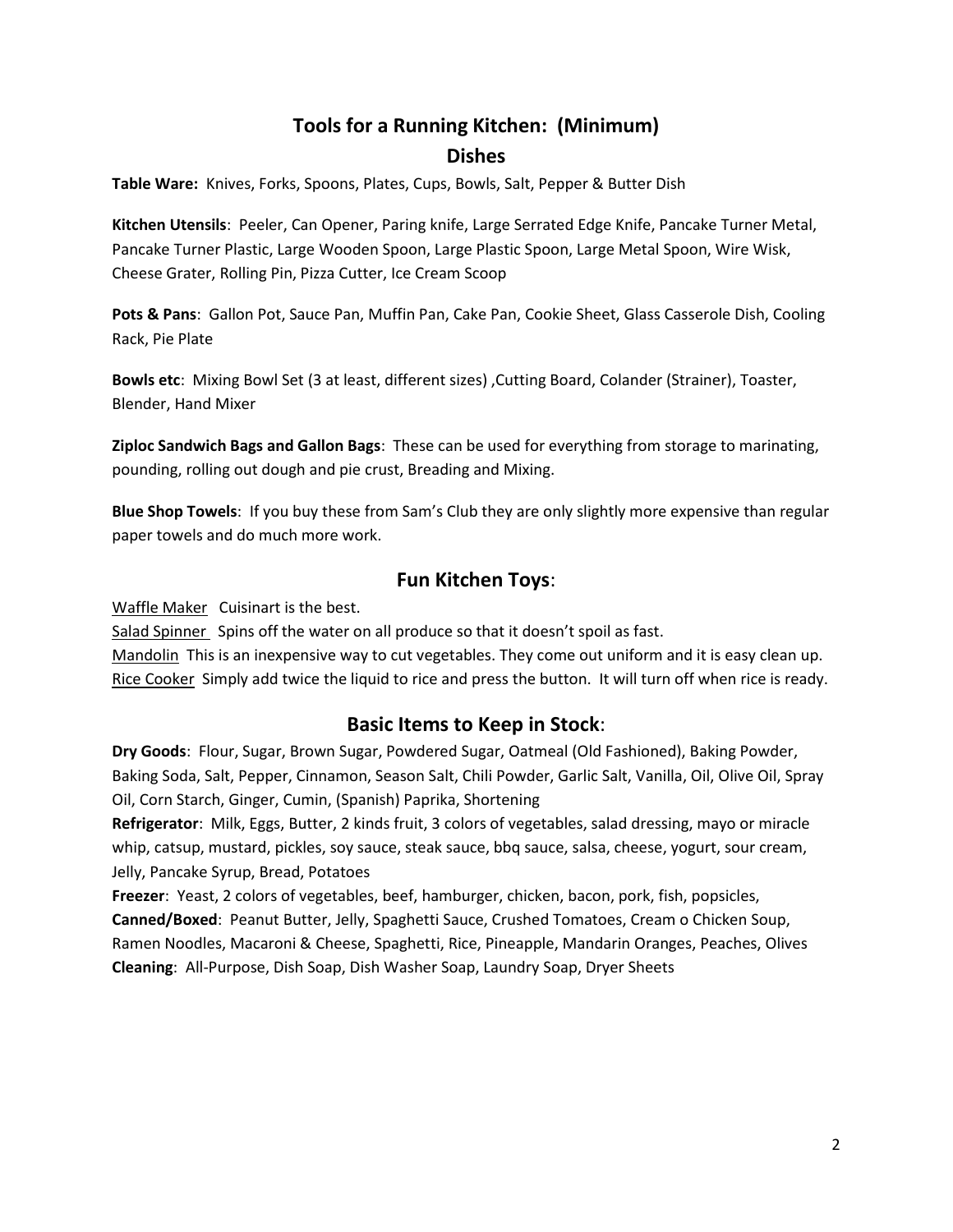## **Substitutions**

| Ingredient:            | Amount:           | Conversion:                                                                                               |
|------------------------|-------------------|-----------------------------------------------------------------------------------------------------------|
| Alcohol                | 1 cup             | 1 c juice or broth. (Obviously you wouldn't use beef broth in cake.)                                      |
| <b>Baking Powder</b>   | 1 tsp             | 1/4 tsp baking soda + 1/2 c sour milk, butter milk or yogurt (decrease liquid by                          |
|                        |                   | $\frac{1}{2}$ c) OR 1/3 tsp baking soda + $\frac{1}{2}$ tsp cream of tartar.                              |
| <b>Broth</b>           | 1 cup             | 1 bouillon cube or 1 tsp pwd broth dissolved in 1 c hot water.                                            |
| <b>Butter</b>          | 1 cup             | 1 c apple sauce                                                                                           |
| Catsup                 | 1 cup             | 1 c tomato sauce, 1/2 c sugar, 2 T. Vinegar (For eating cook down until thick.)                           |
| Chili Sauce            | 1 cup             | 1 c tomato sauce, 1/2 c br sugar, 2 T. Vinegar, 1/2 tsp cinnamon, dash cloves.                            |
| Corn Syrup             | 1 cup             | 1 c sugar + ¼ c liquid (from recipe) or 1 c honey                                                         |
| Cream                  | 1 cup             | 7/8 c whole milk, 1/2 T butter, margarine or oil. Or 1 c evaporated milk.                                 |
| Cream Cheese           | 1 cup             | 1 c cottage cheese beaten until smooth                                                                    |
| Sour Cream             | 1 cup             | 1 c milk + 1 tsp lemon juice or 1 c buttermilk                                                            |
| Whipping               |                   | 13 oz. can of evaporated milk chilled for 12 hours. Add 1 tsp lemon juice                                 |
| Cream                  |                   | and whip until firm. Keep refrigerated as much as possible.                                               |
| Cream o Tartar         | $\frac{1}{2}$ tsp | 1 1/2 tsp lemon juice or vinegar                                                                          |
| Egg                    | 1 whole           | 3 T of beaten egg or ¼ c egg substitute or 1 egg white and 2 tsp oil or 2 egg                             |
|                        |                   | whites, or 2 yolks +2 tsp water(in cookies) or 2 T water + $\frac{1}{2}$ tsp baking pwd.                  |
| Flour to thicken       | 1 T.              | 1/2 T Corn, potato, rice or arrowroot starch; or 1 1/2 T of whole wheat flour.                            |
| $Flour - all$          | 1 cup             | 1 % c rye flour, % c rice flour, 1 % c oat flour, 1 c corn flour, % c coarse corn                         |
| purpose                |                   | meal, 5/8 c potato starch, 1 1/8 c cake flour, 1 1/2 c bread crumbs, 1 c rolled                           |
|                        |                   | oats, 1 $\frac{1}{2}$ c barley flour. (use 1 c of buttermilk + $\frac{1}{2}$ tsp baking soda in place     |
|                        |                   | of milk to make product lighter.) Replacing flour may make it heavy.                                      |
| Garlic                 | 1 clove           | 1/8 tsp garlic pwd or ¼ tsp instant minced garlic                                                         |
| Garlic Salt            | 3⁄4 tsp           | 1 medium clove or 1/2 tsp minced fresh garlic                                                             |
| Herbs, dried           | 1 tsp             | 1 T fresh, finely cut herb or 1/2 tsp ground herb                                                         |
| Honey                  | 1 cup             | $1\%$ c sugar + $\%$ c liquid                                                                             |
| Lemon                  | 1 tsp             | 1/ <sub>2</sub> tsp vinegar                                                                               |
| Lemon Juice            | 1 med             | $2 - 3$ T lemon juice and $1 - 2$ tsp of rind                                                             |
| Maple Sugar            | $\frac{1}{2}$ cup | 1 c maple syrup or 1 c white sugar                                                                        |
| Mayonnaise             | 1 cup             | 1/2 c yogurt & 1/2 c mayo or salad dressing. Or 1 c salad dressing, sour cream,                           |
|                        |                   | yogurt or cottage cheese-puree.                                                                           |
| Milk or                | 1 cup             | 1 c plain yogurt, 1 c - 1 T sweet milk + I T lemon juice or vinegar. (Allow to                            |
| <b>Buttermilk</b>      |                   | stand $5 - 10$ minutes. 1 c sweet milk & 1 $\frac{3}{4}$ tsp cream of tartar                              |
| <b>Evaporated Milk</b> | 12 oz             | 1 c non fat dry milk, 1 % c warm water whipped smooth. 1 c whole milk                                     |
| Milk, Skim             | 1 cup             | 4-5 T nonfat dry milk and enough water to make 1 c.                                                       |
| Milk, Sweetend         | 1 can or          | Heat 1/3 c + 2 T evaporated milk, 1 c sugar, 3 T butter until dissolved Or                                |
| Condensed              | 11/3c             | 1/3 c evaporated milk, % c sugar, 2 T butter. Heat until dissolved. Or 2/3 c                              |
|                        | 1 cup             | sugar, 1/3 c boiling water, 1 c dry milk & 3 T. butter (makes about 1 % c) In                             |
|                        |                   | a blender whip until smooth. Allow to set up in refrigerator 24 hours.                                    |
| Milk, Whole            | 1 cup             | 1 c reconstituted dry milk + 2 1/2 tsp butter Or 1 c fruit juice or potato water                          |
|                        |                   | Or $\frac{1}{2}$ c evaporated milk and $\frac{1}{2}$ c water Or 1 c buttermilk & $\frac{1}{2}$ tsp baking |
|                        |                   | soda (if used in baking decrease recipes baking pwd by 2 tsp.)                                            |
| Molasses               | 1 cup             | $3/4$ c sugar + 2 tsp baking pwd (increase liquid called for in recipe by 5 Ts                            |
|                        |                   | and decrease baking soda by 1/2 tsp Or 3/4 c sugar plus 1 1/4 tsp cream of                                |
|                        |                   | tartar (increase liquid called for in recipe by 5 T.)                                                     |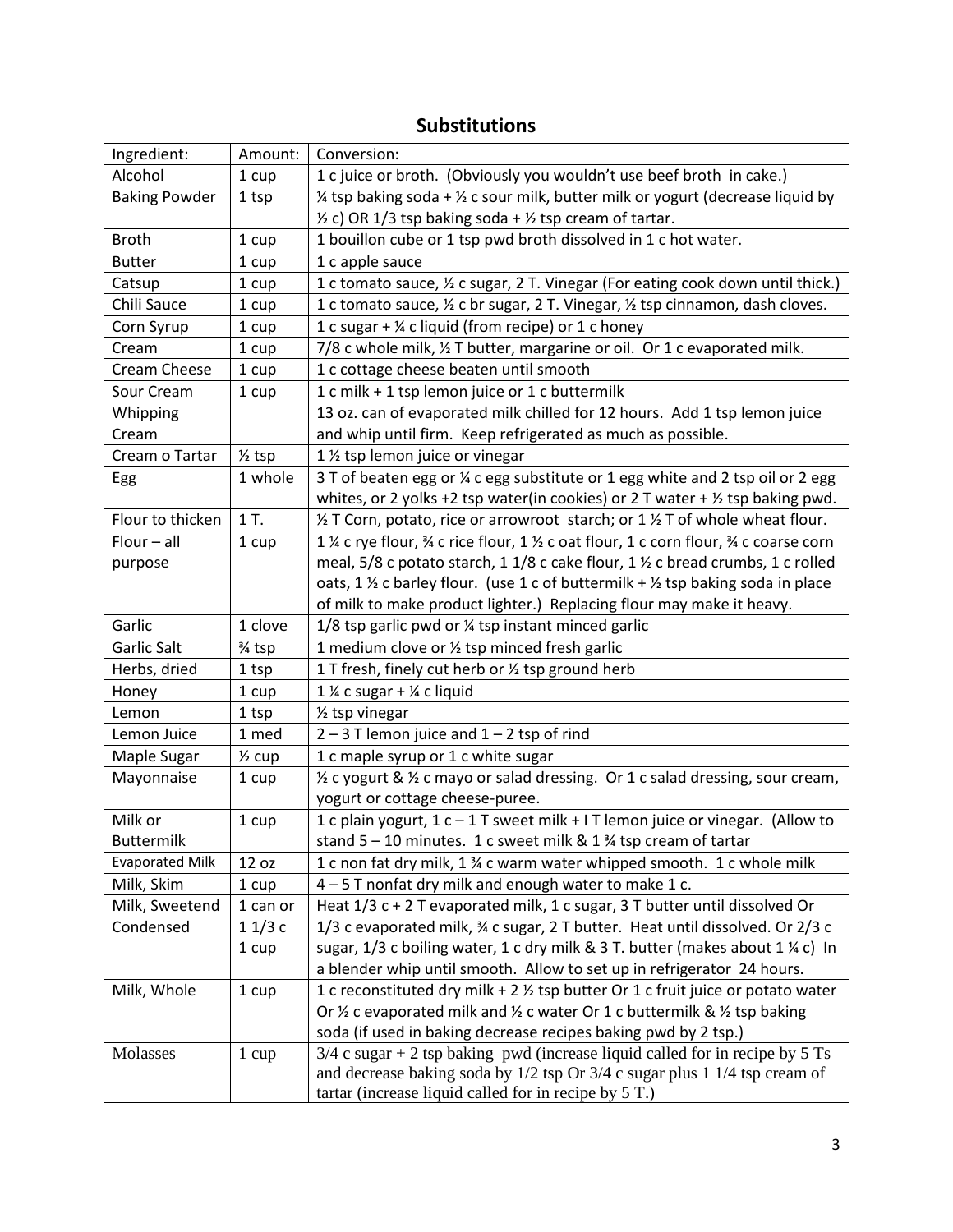| Mustard, dry      | 1 tsp               | 1 T prepared mustard or 1/2 tsp mustard seeds                                   |
|-------------------|---------------------|---------------------------------------------------------------------------------|
| Onion             | 1 small             | $1/4$ c chopped, fresh onion or $1-1/3$ tsp onion salt or 1 to 2 T minced onion |
|                   |                     | or 1 tsp onion pwd                                                              |
| Orange            | 1 med               | 6 to 8 T juice                                                                  |
| Orange peel,      | $\overline{1}T$     | 2 to 3 Ts grated fresh orange peel or Grated peel of 1 medium-size orange 1     |
| dry               | 2 tsp               | tsp orange extract                                                              |
| Orange peel fresh | 1 med               | * 2 to 3 Ts grated fresh orange peel                                            |
| Parsley, dried    | 1 tsp               | * 3 tsps fresh parsley, chopped                                                 |
| Peppers, dried    | 1T                  | 3 Ts fresh green pepper chopped                                                 |
| Pumpkin spice     | 1 tsp               | $1/2$ tsp cinnamon, $1/4$ tsp ginger, $1/8$ tsp allspice and $1/8$ tsp nutmeg.  |
| Rennet            | 1 tablet            | 1 T liquid rennet                                                               |
| Rice, any         | 1 <sub>c</sub>      | 1 c uncooked $=$ 3 c cooked, brown or wild rice, Bulgar wheat, pearl barley)    |
| Shortening        | 1 cup               | 1 c oil only if melted. Or 1 c lard $-2$ T.or 1 1/8 c butter or margarine.      |
| Sour cream,       | $1 \text{ cup}$     | $7/8$ c sour milk or buttermilk + $1/3$ c butter or margarine or blend until    |
| cultured          |                     | smooth: 1/3 c buttermilk, 1 T lemon juice and 1 c cottage cheese or             |
|                   |                     | 1-1/8 cs non-fat dry milk pwd, 1/2 c warm water, and 1 T vinegar (mixture       |
|                   |                     | will thicken in refrigerator in a few hours) or 1 c evaporated milk at 70       |
|                   |                     | degrees F plus 1 T vinegar (allow to stand until it clabbers) or 1 c plain      |
|                   |                     | yogurt (in cooking add a T of cornstarch to each c to prevent separating) or    |
|                   |                     | $3/4$ c milk, $3/4$ tsp lemon juice and $1/3$ c butter or margarine             |
| Spearrmint, ext   | 1T                  | 1/4 c fresh mint, chopped                                                       |
| Sugar, brown      | 1 cup               | 1 c granulated sugar plus 1/4 c molasses                                        |
| Sugar, white      | $1$ tsp             | $1/2$ to $3/4$ tsp honey or molasses                                            |
|                   | $1 \text{ cup}$     | 2 c corn syrup Or 1 c honey Or 1 c molasses plus 1/2 tsp soda (omit baking      |
|                   |                     | pwd or use very little) (reduce liquid called for in recipe by 1/4 c. Never     |
|                   |                     | replace more than 1/2 of sugar called for in recipe.) Or 1 c brown sugar,       |
|                   |                     | firmly packed Or 1 3/4 c confectioners' sugar (for uses other than baking       |
|                   |                     | In cookie recipes using eggs and no additional liquid, increase the flour by    |
|                   |                     | about 2 T per c of honey. Chill before shaping and baking. Sugar Twin and       |
|                   |                     | Sprinkle Sweet: measure like sugar Or Equal: 1 packet = $2$ tsp sugar Or        |
|                   |                     | Sweet 10: 10 drops = 1 tsp sugar or $1 T = 1/2$ c sugar                         |
| Tomato juice      | 1 <sub>c</sub>      | 1/2 c tomato sauce plus 1/2 c water                                             |
| Tomato sauce      | $15-oz$             | 6-oz can tomato paste plus 1 c water                                            |
| Tomatoes, chopped | $16-oz$             | 3 fresh medium tomatoes or 16-oz can stewed tomatoes                            |
| Tomato soup       | $10\frac{3}{4}$ -oz | 1 c tomato sauce plus 1/4 c water                                               |
| Vanilla extract   | $1$ tsp             | 1-inch vanilla bean split and simmered in liquid of recipe                      |
| Worcestershire    | $1$ tsp             | 1 tsp bottled steak sauce                                                       |
| Yeast, dry        | 1T                  | 1 cake (6/10 oz), compressed (2/3 oz) or 1 packaged (1/4 oz) active dry         |
| Yogurt, plain     | 1 cup               | 1 c buttermilk or 1 c cottage cheese blended or 1 c sour cream                  |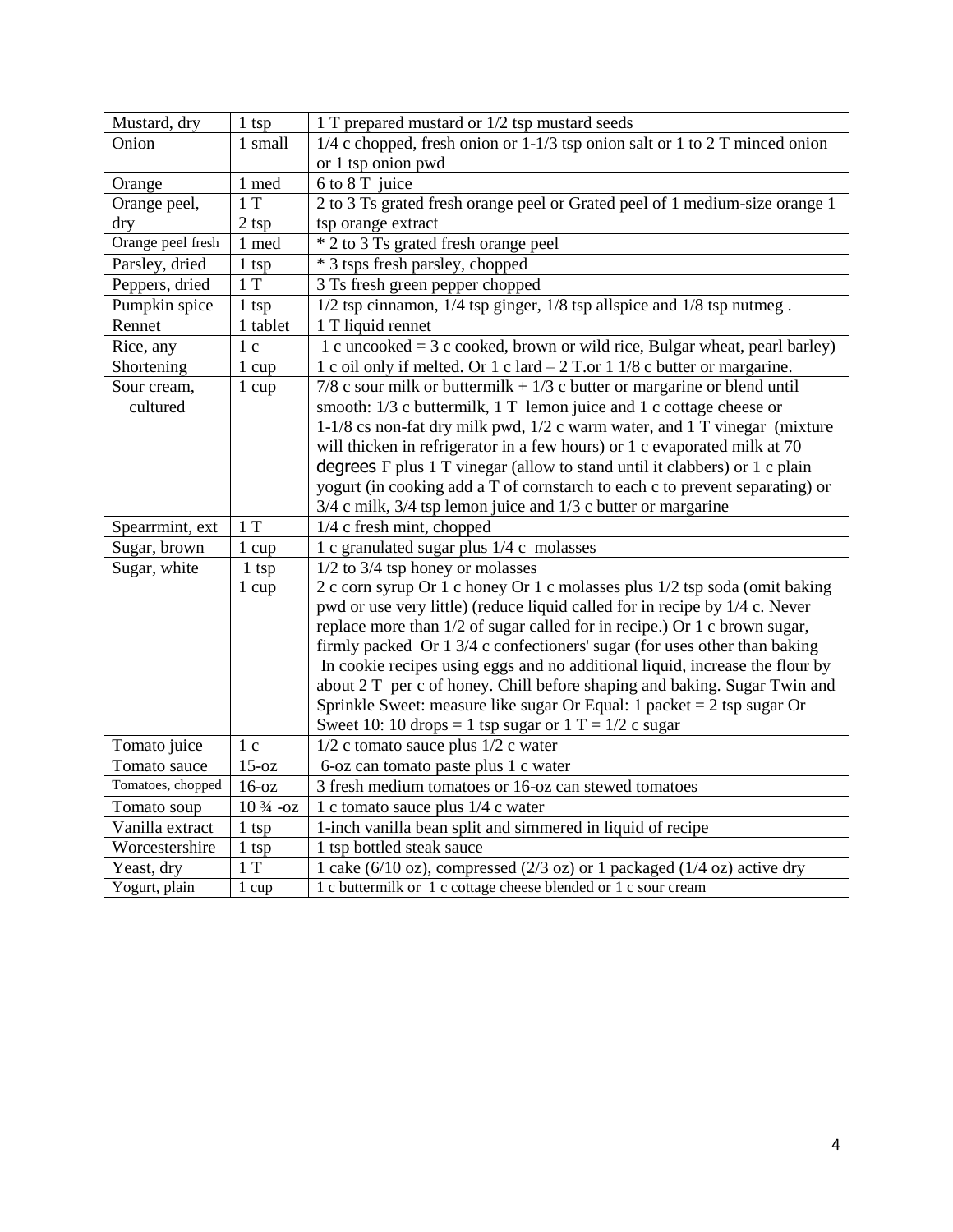## **Abbreviations**

| Abbreviation: | Word:    | Abbreviation: | Word:         |
|---------------|----------|---------------|---------------|
| tsp           | teaspoon |               | tablespoon    |
| $\mathbf c$   | cup      | <b>OZ</b>     | ounces        |
| 1b            | pound    | approx        | approximately |
| opt           | optional | pwd           | powder        |
| br            | brown    | ext           | extract       |
| lg            | large    | med           | medium        |
| sm            | small    | gal           | gallon        |
| qt            | quart    | pt            | pint          |
| cn            | can      | pkg           | package       |

## **Measuring Up**

These commonly used equivalent measures will simplify your recipe preparation.

|                    | • General                                      |                           | • Butter          |
|--------------------|------------------------------------------------|---------------------------|-------------------|
| 3 tsps             | 1T                                             | $1/2$ oz $(1/8$ stick)    | 1T                |
| 4 T                | $1/4$ cup                                      | 1 oz (1/4 stick)          | $2$ Ts            |
| $5$ Ts + 1 tsp     | $1/3$ cup                                      | 2 ozs $(1/2$ stick)       | 4 Ts              |
| 16 Ts              | 1 cup                                          | $4$ ozs $(1$ stick)       | $1/2$ cup         |
| 2 cups             | 1 pint                                         | 16 ozs (4 sticks)         | 2 cups            |
| 2 pints            | 1 quart                                        |                           | • Cream           |
|                    | • Chocolate                                    | 1 cup heavy cream         | 2 cups whipped    |
| 12-oz morsels      | 1 cup melted                                   |                           | • Flour           |
| 12-oz morsels      | 2 cups whole                                   | 1 pound                   | 4 cups            |
| • Eggs             |                                                | • Nutmeats                |                   |
| 8-10 whites, large | 1 cup egg whites                               | $41/2$ ozs nuts           | 1 cup             |
| 12-14 yolks, large | 1 cup egg yolks                                |                           | • Popcorn         |
| • Fruit            |                                                | 1/4 cup kernels           | 8 cups popped     |
| 1 medium lemon     | 3 Ts juice + 1 T grated<br>rind                |                           | • Sugar           |
| 1 medium orange    | $1/3$ to $1/2$ cup juice +<br>2 Ts grated rind | 1 pound brown sugar       | $21/4$ cups       |
| 1 pound apples     | 3 medium whole or 3<br>cups sliced             | 1 pound<br>confectioners' | 4 1/2 cups sifted |
| 1 pound bananas    | 3 medor $1\frac{1}{2}$ c<br>mashed             |                           |                   |

**Original Authors: Nancy Brockel Kaufman, Food and Nutrition Specialist** 

**Pat Beck,** Nutrition Specialist

*The information given herein is for education purposes only. Reference to commercial products or trade names is made with the understanding that no discrimination is intended and no endorsement by the NDSU Extension Service is implied.*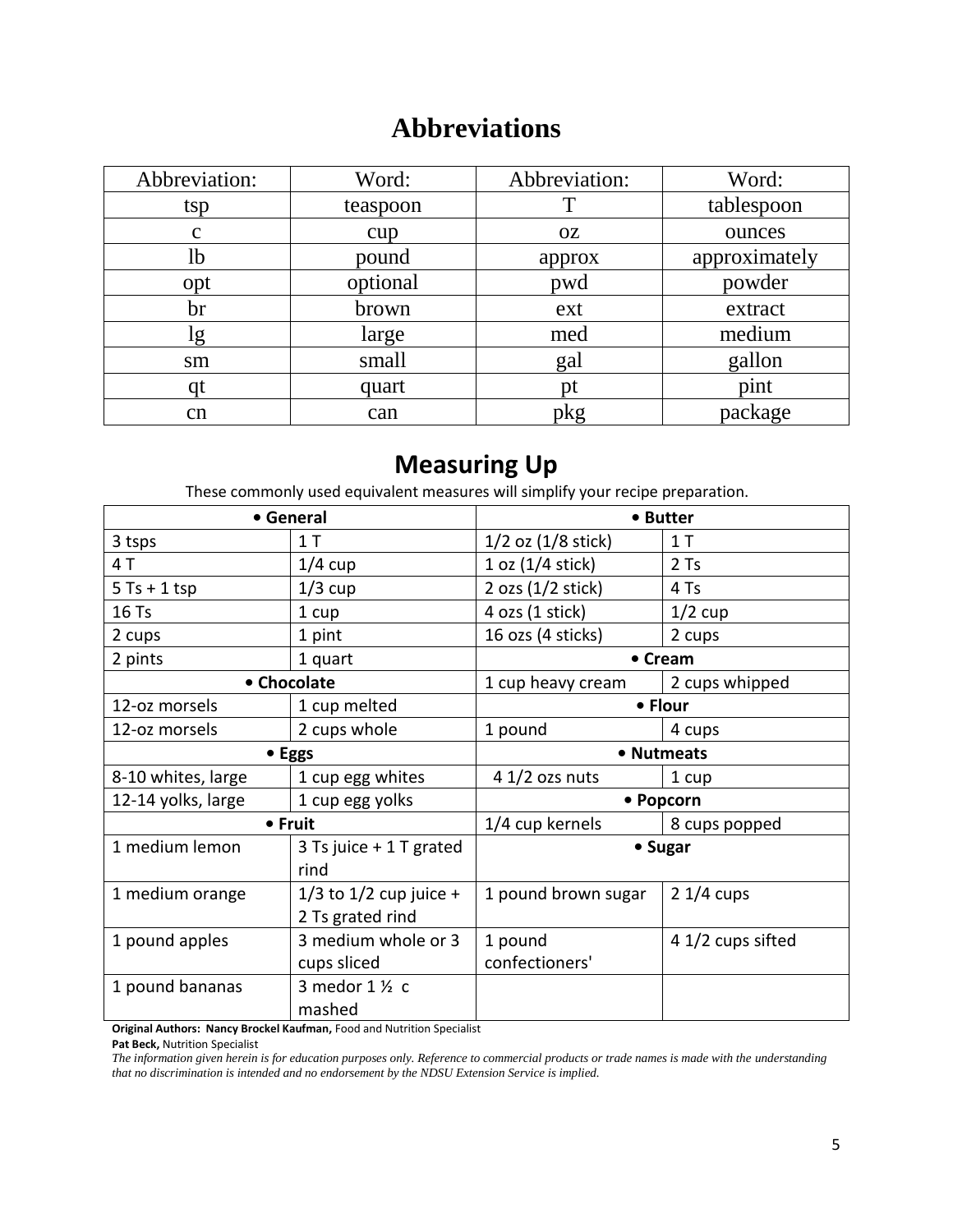# *Breads & Breakfast*

*Priority: The more whole grain you use the better it is for your body. To lose weight cut down on this category*.

#### **Banana Bread** by Carol Cowburn

 $3$  bananas – mashed  $2$  c. flour 1 c sugar ½ tsp salt  $\frac{1}{2}$  c shortening 1 tsp baking soda 2 eggs ½ c nuts Mix bananas, sugar, shortening & eggs very well. Add remaining ingredients and stir to incorporate. Bake @ 350 for 45 min. Makes 1 large & 1 small loaf. Large loaf may take a little more time.

#### **Biscuits** by Hardee's

| 4 c flour          | 1 T. sugar     |
|--------------------|----------------|
| 1 T. baking powder | 2 c buttermilk |
| $2/3$ c shortening |                |

Mix together but do not knead. Roll out 1 in. thick. Brush top with additional buttermilk. Place on greased baking sheet. Bake @ 400 for 15 minutes. Makes 2 dozen. Leave out buttermilk to use as a mix. Divide into 4 ziploc bags and refrigerate. Add ½ c buttermilk and follow directions.

## **Bread**

| $\frac{1}{2}$ c warm water | $\frac{1}{2}$ T yeast  |
|----------------------------|------------------------|
| 1 tsp sugar                | $3\frac{1}{2}$ c flour |
| 1 ¼ c hot water            | 1 tsp salt             |
| 3 T. oil                   |                        |

In a small bowl mix the warm water, sugar and yeast. Allow to rise. In a mixing bowl whip half the flour and the hot water for 5 minutes. (Do not use a hand mixer unless it has a dough hook) Add oil, yeast mixture and remaining flour. Knead for 5 minutes. Cover and allow to rise. Punch it down, form it into a loaf and place in a well greased loaf pan. Allow to rise. Bake @ 350 for 40 minutes.

## **Breakfast Burrito**

| 2 large tortillas, warm 2 eggs, scrambled  |                     |
|--------------------------------------------|---------------------|
| 1/4 lb sausage cooked 1 oz shredded cheese |                     |
| 1 fried potato                             | 1 oz. chorizo (opt) |
| 2 T. onion, chopped                        | 2 T. salsa          |
| 2 T. sour cream                            |                     |

Scramble eggs and add chorizo if desired. Divide all items into the two tortillas and roll up. Eat salsa.

## **Cinnamon Rolls**

*Roll Dough Recipe* ¼ c butter ¼ c brown sugar ½ tsp cinnamon Make roll dough. Roll out dough onto floured surface. Spread with butter and sprinkle on cinnamon and sugar. Roll up dough starting with one end and rolling to the other. Slice the resulting log into 1 inch slices and place in a greased cake pan. Allow to double the size. Bake  $@$  350 for 35 -45 minutes. Check them by pushing down on the center. If it resists it is done.

#### **Crepes** by Recipes.com

| 1 c flour                                       | 2 eggs                                             |  |
|-------------------------------------------------|----------------------------------------------------|--|
| $\frac{1}{2}$ c. milk                           | $\frac{1}{2}$ c. water                             |  |
| 1/4 tsp salt                                    | 2 T. melted butter                                 |  |
|                                                 | Stir together ingredients only until mixed. May be |  |
| lumpy. Pour 1/4 cup of batter onto hot, lightly |                                                    |  |
|                                                 | greased skilled. Cook 2-4 minutes and then turn.   |  |
|                                                 | Cook 2 minutes more. Make about 8 crepes. Top      |  |
| with your favorite sauce. (See Sauces and Dips  |                                                    |  |
|                                                 | section.) These can be frozen and re-warmed later. |  |

## **French Toast**

| 1 egg         | 2 slices Texas Toast |
|---------------|----------------------|
| 1/2 tsp sugar | dash cinnamon        |
| 2 T. oil      |                      |

Whip egg, sugar and cinnamon in a cereal sized bowl. Heat oil in a frying pan. Dip bread in egg. 2 slices should take up all of the egg mixture. Place in pan and cook about 2-4 minutes on each side. It should be brownish when it is done. Turn it over and cook. Serve with butter & syrup.

## **Granola** by AllRecipes.com

| 8 c rolled oats               | 1 1/ <sub>2</sub> c wheat germ |
|-------------------------------|--------------------------------|
| $1\%$ coat bran               | 1 c sunflower seeds            |
| 1 c chopped almonds           | 1 c chopped pecans             |
| 1 c chopped walnuts           | $1\frac{1}{2}$ tsp salt        |
| 1/ <sub>2</sub> c brown sugar | 1/4 c maple syrup              |
| ¾ c honey                     | 1 c vegetable oil              |
| 1 T ground cinnamon           | 1 T vanilla                    |
| 2 c raisins or craisins       |                                |
|                               |                                |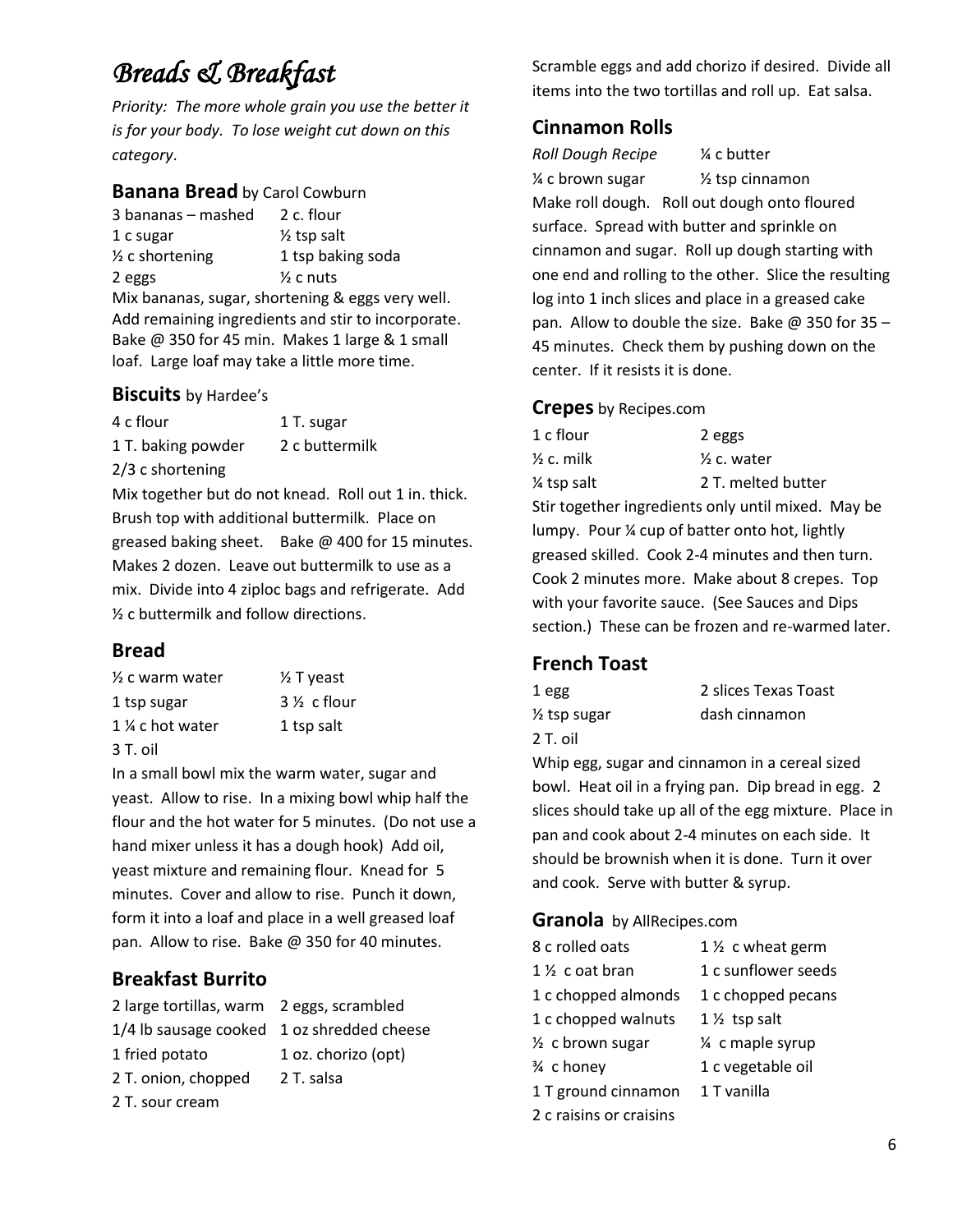Preheat 325 degrees. Line 2 baking sheets. Mix grains and seeds in large bowl. Stir remaining ingredients except fruit in a saucepan. Bring to a boil, then pour over dry ingredients, stir to coat. Spread the mixture out evenly on the baking sheets. until toasted, about 20 minutes. Stir once halfway through. Cool, then stir in fruit before storing in an airtight container. Many items can be left out or added depending on your taste.

#### **Las Migas**

3 corn tortillas 2 eggs salsa ½ c oil Heat oil in a frying pan. Cut Corn tortillas into small pieces. Fry in oil. Remove extra oil. Crack eggs over tortillas in frying pan and fry. Eat with salsa.

#### **Monkey Bread**

1 *Recipe of Roll Dough* or 4 cans Biscuits 1 stick butter <sup>3⁄4</sup> c brown sugar 1 tsp cinnamon

Melt butter in a medium sized dish. Mix cinnamon and sugar in another dish. Cut the dough into small pieces. Roll the pieces in butter then cinnamon sugar. Place in a well greased baking pan piled up. Biscuits can go straight into oven  $\omega$  350 for 15 – 20 minutes. For Roll Dough allow to double in size and bake  $@$  350 for 30 – 40 minutes. Serves  $6 - 10$ .

#### **Muffins** by Cooks.Com

#### *EASY MUFFIN MIX* :

4 c flour 3/4 c brown sugar 1/2 tbsp. baking pwd 3/4 tsp. salt 2/3 c dry milk granules 1 c butter Crisco Combine all ingredients in a food processor or mixing bowl. Process until mixture resembles coarse crumbs. Store in a tightly covered container at room temperature. Makes about 6 cups mix. *TO USE:*

1 egg 2/3 c water 2 c muffin mix 1/4 tsp. cinnamon (opt) Beat egg in mixing bowl, add water and cinnamon. Spoon into muffin cups filling 2/3 full. (This recipe can be microwaved if you use silicone cups.) Bake at 400 degrees for up to 30 minutes. *TOPPINGS & ADDITIONS:*

Add 1/4 cup chopped nuts, raisins, chopped dates, chopped apples, etc before baking, if desired.

#### **Oatmeal** – you will like

| 1 c rolled oats         | 1 c water            |
|-------------------------|----------------------|
| dash salt               | 2 T. butter          |
| 1 T. sugar              | $\frac{1}{4}$ c nuts |
| $\frac{1}{4}$ c raisins | 1/4 c shredded apple |

Bring water and salt to a boil. Sprinkle in oats, stir once to get all of the oats wet, cover and let sit 2 minutes. Add remaining ingredients and serve. Makes  $1 - 3$  servings.

#### **Omelet** by Tina NY

| 3 large eggs                                 | $\frac{1}{2}$ c milk                                 |
|----------------------------------------------|------------------------------------------------------|
| $\frac{1}{4}$ c flour                        | dash salt                                            |
| dash pepper                                  | 1/4 c shredded cheese                                |
| 1/4 c cooked ham                             | 2 T green onions                                     |
| With a small amount of oil sauté the ham and |                                                      |
|                                              | onion. Other ingredients are good, too. Set aside.   |
|                                              | Mix eggs, flour, milk & seasoning in a bowl. Pour    |
|                                              | into a hot well greased skillet. Allow to cook about |
|                                              | 2 minutes. Flip egg over and place ham, onion and    |
|                                              | cheese down center. Roll egg in thirds from one      |
|                                              | edge to the other. Serves 1 to 2. You can also bake  |
|                                              | this in a well greased pan $@$ 350 until set. (20-25 |
| minutes.)                                    |                                                      |
|                                              |                                                      |

#### **Pancakes** by Cooks.com

1 c flour 1 egg 1 tsp baking powder ¼ tsp salt 1 c milk

Mix ingredients together until relatively smooth. Pour onto a hot greased skillet. Allow to cook until small bubbles form on top. Flip pancake and allow to cook on the other side about 2 minutes. Makes 6 large pancakes. (These pancakes can be placed in the refrigerator and reheated later.)

#### **Pie Crust** by Bonnie Stephens

| 1 c shortening                  | 1 c hot water |
|---------------------------------|---------------|
| 1/8 tsp baking powder dash salt |               |
| $2\frac{1}{2}$ c flour          |               |

Whip shortening and hot water together. Sift in remaining ingredients. Stir only until incorporated. Divide in 2 and roll out in 2 gallon sized plastic bags.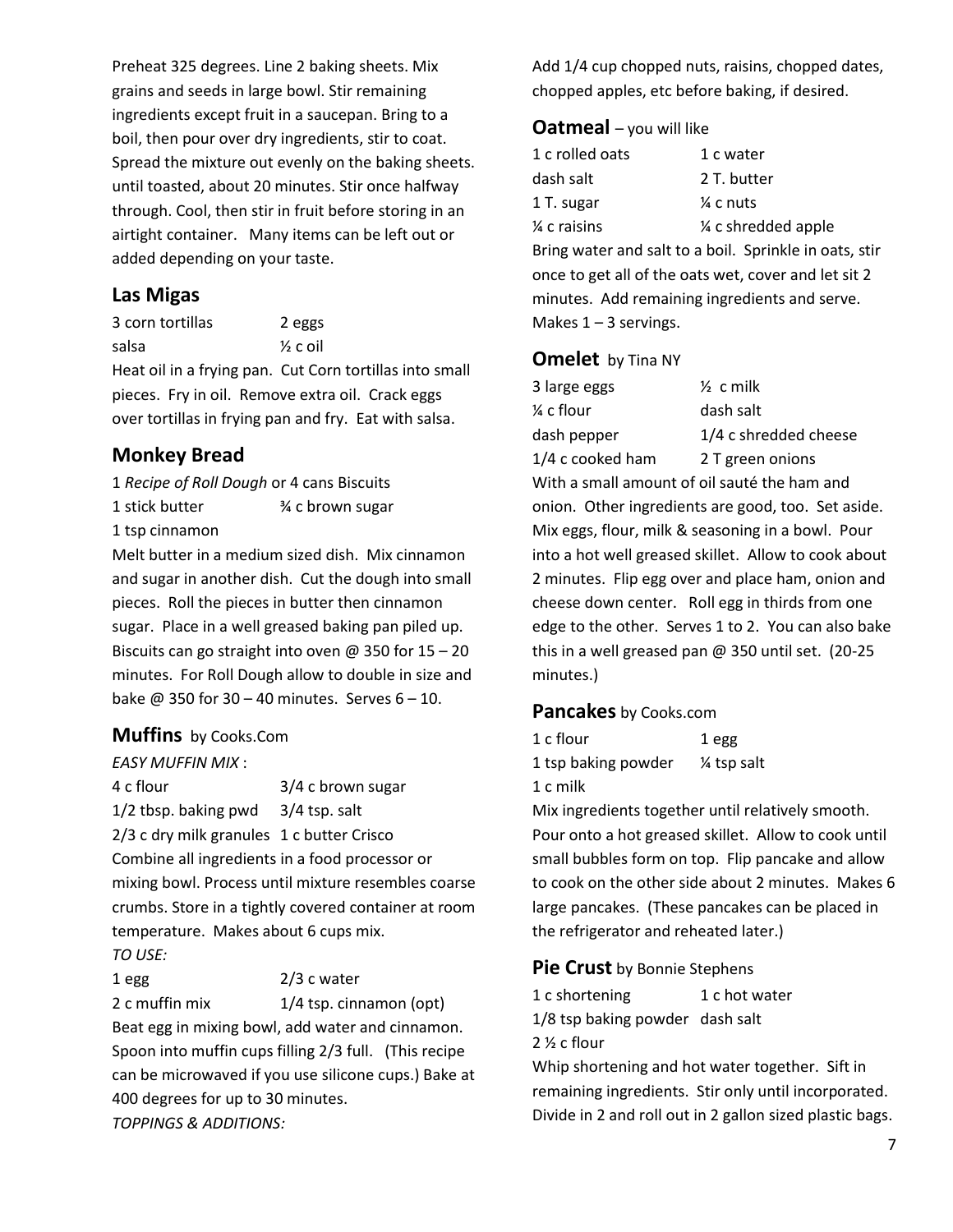This will keep your crust flaky and your counter clean. When pie is evenly rolled slit side and peel back top. Flip crust over into pie plate and press into place. Trim the edge.

#### **Pizza Dough** by Saad Fayed

| 1 pkg yeast                                       | $\frac{1}{2}$ c warm water                                   |
|---------------------------------------------------|--------------------------------------------------------------|
| 3 c flour                                         | 1 % tsp salt                                                 |
| 1 tsp. sugar                                      | 1 c warm water                                               |
|                                                   | Disolve yeast in $\frac{1}{2}$ cup water. Add sugar and stir |
| until dissolved. Let sit for $10 - 15$ minutes.   |                                                              |
|                                                   | Combine flour and salt in large bowl and pour yeast          |
|                                                   | water in. Slowly add 1 cup of warm water and stir            |
|                                                   | until elastic. Place dough on floured surface and            |
|                                                   | knead for 10 – 15 minutes. Allow to double in size.          |
| This recipe will make 2 large pizzas or 12 pitas. |                                                              |
|                                                   | *This was originally a pita bread. To make pitas just        |
|                                                   | roll the balls smaller and thinner. Bake at 500 for 2        |
| minutes on each side.                             |                                                              |
|                                                   |                                                              |

#### **Popcorn** by Mother Hubbard

½ cup popcorn 2 T. oil dash salt

Place oil in bottom of large cooking pot with a good lid. Heat oil until it starts to move. Pour in kernels and sprinkle with salt. Make sure all kernels are coated with oil by stirring a little. When first kernel pops put lid on and begin moving pan back and forth on unit. Keep up shaking motion until popping sound decreases and before it starts to burn. Remove from heat and pour into a bowl. Melted butter can be poured over, but it tastes good as it is. (Keeping the kernels in the freezer will help it pop better.)

#### **Rice** by Obasan

1 c rice 2 c water

½ tsp salt

Place rice in a small pan with a good lid. Rinse the rice pouring off the water. Add water and salt, and place pan on stove over high heat. Bring mixture to a boil then turn down to low and cover. Allow to cook for 20 minutes. When water is gone rice is done. Makes 2 servings. Use leftover rice for breakfast by frying and dropping an egg or two in to cook.

## **Roll Dough**

| 1/4 c. warm water      | $2\frac{1}{2}$ c. flour |
|------------------------|-------------------------|
| 1/2 Tyeast             | 1 c. milk               |
| $1/3$ c + 1 tsp. sugar | 1 tsp. salt             |
| 1/3 c. shortening      | 1 egg                   |
|                        |                         |

In a small bowl stir water, 1 tsp sugar and yeast together. Set aside. In a sauce pan heat the shortening, sugar and milk. When it begins to simmer remove from heat. Add 1 cup of flour and mix until it gets gummy. When cool enough to touch add egg. When the dough is easy to touch add the yeast and remaining flour. Mix 5 minutes. Cover and allow to rise. Knead again to remove air bubbles and shape into rolls, placing on a well greased baking pan. Baste with butter if desired. When dough has doubled bake @ 350 degrees for 35 minutes. Check bottom of bread to see if it is brownish. If it is white it is not done. (May need more or less time depending on size.

## **Stuffed French Toast**

| 4 slices bread                        | 2 eggs            |
|---------------------------------------|-------------------|
| $\frac{1}{4}$ cup milk                | 2 oz cream cheese |
| 2 T. chopped nuts (opt) 1/2 tsp sugar |                   |
| dash cinnamon                         |                   |

Mix cream cheese and nuts. Spread on 2 slices of bread and top with other 2 slices. In a small bowl whip eggs, milk, sugar and cinnamon. Dip bread in mixture and fry in a greased skillet. Cook each side golden brown. Serve with syrup or jam. Makes  $1 -$ 2 servings. (This can be baked. Bake at 350 for about 20 minutes. Make sure it is cooked through before serving.)

## **Waffles**

| 2 T. sugar               |
|--------------------------|
| dash salt                |
| 3 T. butter              |
| $\frac{3}{4}$ - 1 c milk |
|                          |

In a medium mixing bowl combine flour, sugar, baking powder, salt. Press in butter with a fork until powders pack together. Add vanilla, egg and milk mixing only enough to incorporate. Pour by ½ cup scoops onto waffle iron and allow to cook. Makes about 5 waffles. These reheat well.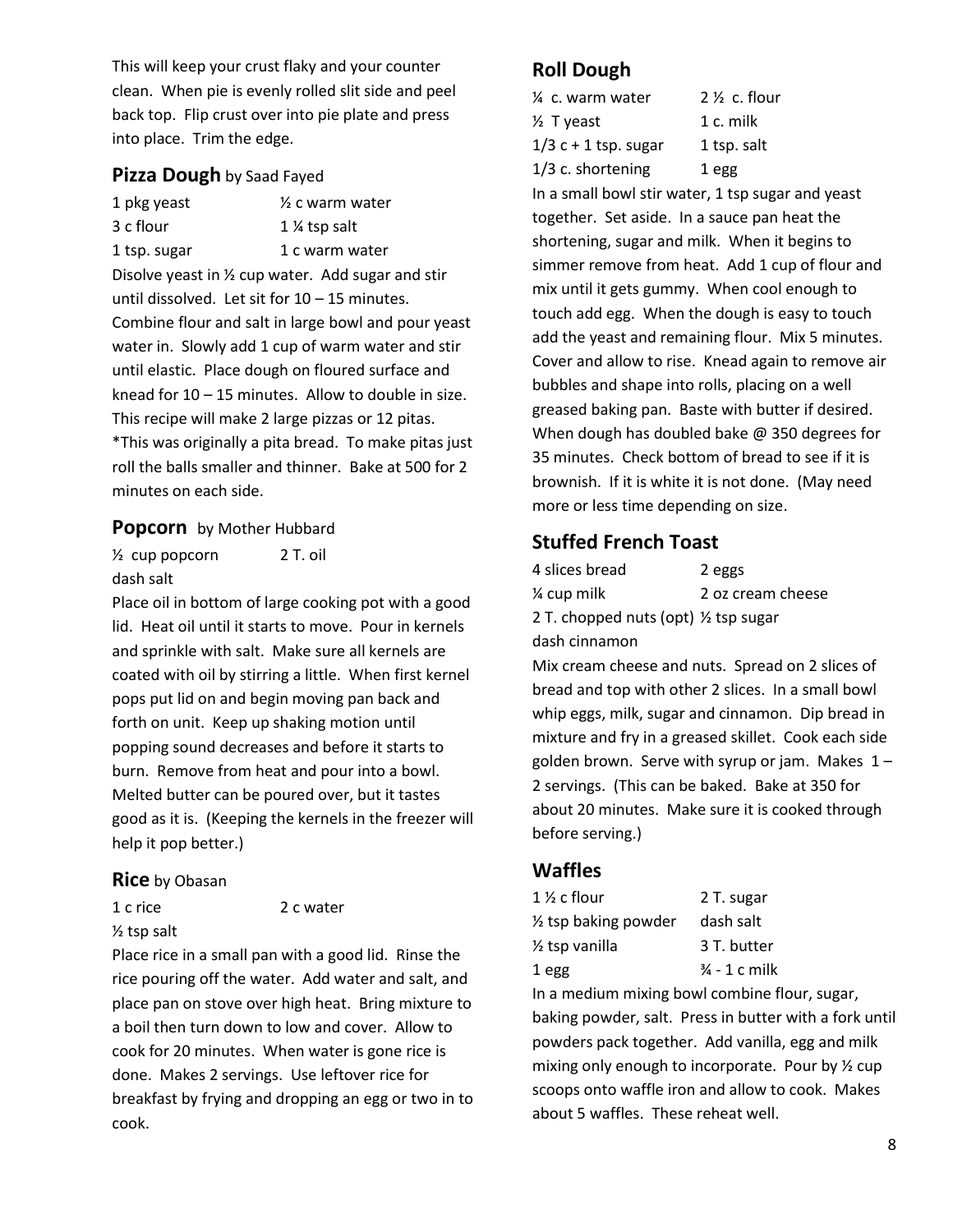# *Salads & Vegetables*

Priority: Use as many colors as possible. That will ensure that you get all of the vitamins you need. (Putting m&ms in it doesn't count!)

## **A Gratin Potatoes**

| ½ stick butter                                    | 2 T. flour                                           |  |
|---------------------------------------------------|------------------------------------------------------|--|
| $\%$ c milk                                       | $\frac{1}{2}$ c cheese                               |  |
| % tsp garlic salt                                 | 1/4 tsp parsley                                      |  |
| ¼ tsp basil                                       | `4 potatoes                                          |  |
|                                                   | Wash peel and slice potatoes. Place in a medium      |  |
|                                                   | sauce pan with just enough water to bring to a boil. |  |
| Cook until potatoes start to become clear. In a   |                                                      |  |
| smaller sauce pan melt butter and stir in flour.  |                                                      |  |
| Cook on low until mixture thickens. Wisk in milk  |                                                      |  |
| slowly and allow to thicken as you go. Add        |                                                      |  |
| seasonings and then cheese to mixture. Pour water |                                                      |  |
|                                                   | off potatoes and add cheese sauce. Mix together      |  |
|                                                   | and finish cooking. When potatoes are soft it is     |  |
|                                                   | finished. Alternate: Pour sauce over raw potatoes,   |  |
| cover pan with foil and bake at 350 for 35 - 40   |                                                      |  |
| minutes. Makes 2 - 4 servings.                    |                                                      |  |

## **Bacon, Broccoli & Cheese Soup**

| $\frac{1}{2}$ lb bacon        | 1 pkg frozen broccoli        |
|-------------------------------|------------------------------|
| 1 cup cheese                  | 1/ <sub>2</sub> stick butter |
| 2 T. flour                    | 2 c milk                     |
| $\frac{1}{2}$ tsp garlic salt |                              |

Fry and crumble bacon. In sauce pan melt butter, stir in flour. Cook on low until mixture thickens. Add milk slowly, to thicken as you go. Add salt, then cheese, broccoli and bacon to mixture. Heat through. (Velveta makes it creamier, but may not have the same food value) To make this a heartier soup add mashed or diced potatoes.  $2 - 4$  Servings.

## **Bacon, Broccoli & Raisin Salad**

1 bunch broccoli ½ lb bacon cooked  $\frac{1}{2}$  c sunflower seeds  $\frac{1}{2}$  c raisins 1c Miracle Whip 2 T vinegar 2 T sugar 4 tsp milk

2 T minced onion

Chop broccoli into bite size pieces. In a mixing bowl combine, remaining ingredients and mix well. Pour over broccoli and chill for at least one hour.

## **Baked Potatoes**

#### 1 potato

Wash completely. Push a fork into the center in at least one place on the potato to keep it from exploding. Bake at 350 for 30 – 45 minutes. A larger potato will take longer. Push a fork into it to test if it is baked. Top with butter, sour cream, cheese, bacon, etc. Baking several will give you something to reheat with eggs in the morning.

## **Basic Salad**

1 head lettuce 2 large tomatoes 1 bag matchstick carrots favorite dressing Chowmein Noodles or Croutons or Seeds Wash and shred lettuce and keep in an airtight bowl. To use take out lettuce and add carrots and tomato. Use your favorite dressing and toppings. Makes 8 – 10 servings.

## **Cheesy Potatoes**

1 c Cream of Chicken 1 cup cheddar cheese 6 shredded potatoes 1 can water or milk Stir together cream of chicken soup and potatoes. Place in a greased baking dish and bake for 30 minutes. Top with cheese and bake until melted. Approx 10 minutes. Makes 2 – 4 servings.

## **Chili**

| 1 lb pinto beans                                                                                              | $\frac{1}{2}$ onion    |
|---------------------------------------------------------------------------------------------------------------|------------------------|
| ½ lb meat                                                                                                     | 16 oz can tomatoes     |
| 1 T. chili powder                                                                                             | $1/8$ tsp cumin        |
| ½ tsp salt                                                                                                    | $\frac{1}{2}$ lb bacon |
| ∈ de la característica de la característica de la característica de la característica de la característica de |                        |

Fry bacon and meat (hamburger to chopped steak is good). Clean beans of rocks. Rinse beans and place in crockpot or large pan. Add remaining ingredients and cook on low all day. Makes  $4 - 6$  servings. Freezes very well.

#### **Chowder** by Bratten's

| 6 oz cans clams        | $\frac{1}{2}$ c flour   |
|------------------------|-------------------------|
| $\frac{1}{2}$ c onion  | 2 c half & half or milk |
| $\frac{1}{2}$ c celery | <b>34</b> tsp salt      |
| 1 c diced potatoes     | dash pepper             |
| $\frac{1}{2}$ c butter |                         |

Drain juice from clams and pour over vegetables. In medium sauce pan, add enough water to barely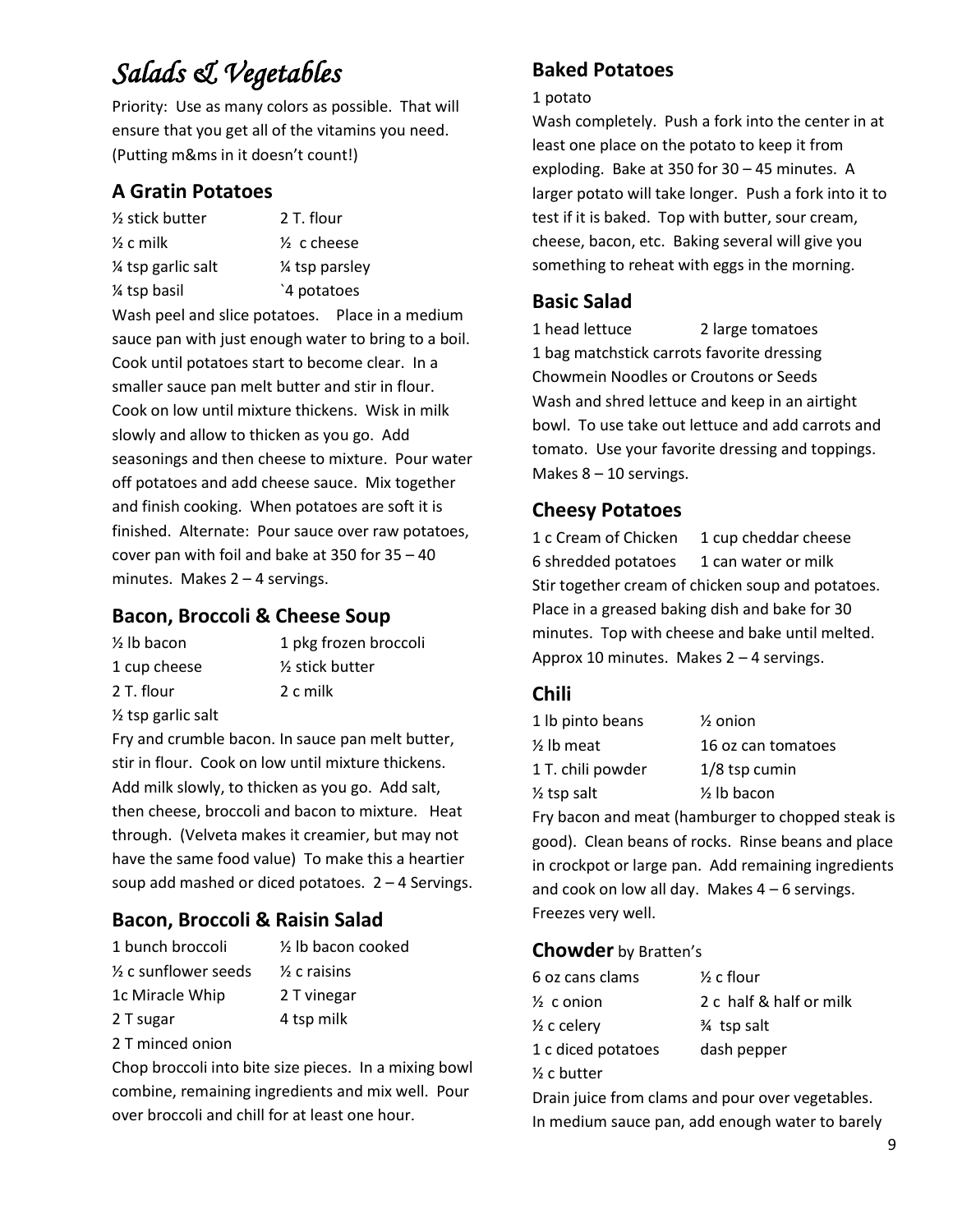cover vegetables. Simmer until potatoes are tender (about 15 minutes) In another pan melt butter and add flour; blend thoroughly. Cook a minute or two, then add half and half. Cook, stirring until smooth and thick. (Use wire whip to blend). Add undrained vegetables and clams. Season with salt and pepper. Serves 4.

#### **Coleslaw** by JaNell Galke

1 c. Miracle Whip ½ tsp dry mustard ½ c sugar ¼ tsp salt 3 tsp vinegar 1 head cabbage Shred cabbage. Mix dressing, dry mustard, sugar, vinegar and salt. Pour over cabbage and chill for at least 1 hour. (You can shred 3 carrots and mix in for more flavor.)

## **Cooked Vegetables**

One serving for you is the size of your closed fist. The main point is to make them more appealing. Do not overcook. Boil, steam, fry, bake most of them until the color brightens. Then remove them from heat, season and eat.

## **Crunchy Fried Potatoes**

2 Potatoes 2 T. Oil

Lawry's Season Salt

Wash peel and shred potatoes. In a frying pan bring oil up to medium high temperature. Carefully spread the potatoes into the pan. Cover and allow to cook until potatoes are very crispy. Turn mass over and fry on the other side. Most people call these hash browns. They are very good with eggs or alone.

## **Fries**

2 potatoes 1 cup oil

salt to taste

Peel and cut potatoes into sticks/fries. Bring oil up to medium high in a frying pan. Carefully slide potatoes into oil and cook until begin to brown. Stir to brown evenly. Remove onto paper towel, drain. Eat immediately with sauce or plain.

## **Frog-eye Salad**

1 bx Acini de Pepe 1 bag marshmallows

1 cn mandarin oranges 1 cn pineapple tidbits 1 pt. heavy cream 2 T. sugar

1 tsp. vanilla

Bring a 2 qt pan of water to a rolling boil. Add the Acini de Pepe pasta and allow to soften. The pieces should be al dente (firm but not crunchy). Drain and set aside to cool. **Do not** put oil in it to keep the pieces from sticking. Whip Cream, sugar and vanilla until stiff peaks form. Fold in cold pasta, drained oranges and pineapple, and marshmallows. Stir enough to mix. Keep cold. Serves 15 – 20.

#### **Mashed Potatoes**

2 Potatoes 2 T. Butter ½ c Milk Dash Salt

Peel and cut potatoes into chunks and boil until they are soft. Pour out water, add butter, salt and milk and mash until creamy. Adding a tablespoon of mayonnaise or sour cream will make it even creamier.

#### **Onion Rings** by Betty Crocker & Val Hubbard

| 3 large Onion            | $\frac{1}{2}$ c Milk  |
|--------------------------|-----------------------|
| 1 Egg                    | $\frac{1}{4}$ c Flour |
| 1/ <sub>2</sub> tsp Salt | ¼ c Corn Meal         |

Cut onions into ¼ inch slices and separate. Mix remaining ingredients. Do not over-mix. It will still be lumpy. Drop in onion rings and coat completely. Fry in ½ inch oil. (Make sure oil is hot when you start.)

#### **Oriental Cabbage Salad** by Jenn Otteson

| 1 head cabbage                  | 1 c oil                          |
|---------------------------------|----------------------------------|
| 5 green onions, diced           | 4 tbsp. vinegar                  |
| $\frac{1}{2}$ c sugar           | 3 tbsp. cider vinegar            |
| 1 tsp. salt                     | 1 tsp. pepper                    |
| $\frac{1}{2}$ c sunflower seeds | $\frac{1}{2}$ c slivered almonds |
| 1 tbsp.oil                      | 2 pkg. Ramen noodles             |

Cut cabbage thin, combine other ingredientsexcept noodles ,seeds and nuts and refrigerate overnight. Before serving, toast seeds and nuts in 1 tbsp. oil on a cookie sheet. Allow to cool, stir into salad, along with broken Ramen noodles, just before serving. You can turn this into an entree salad by adding chicken (either cubed or shredded) Serves approximately 25. To make individual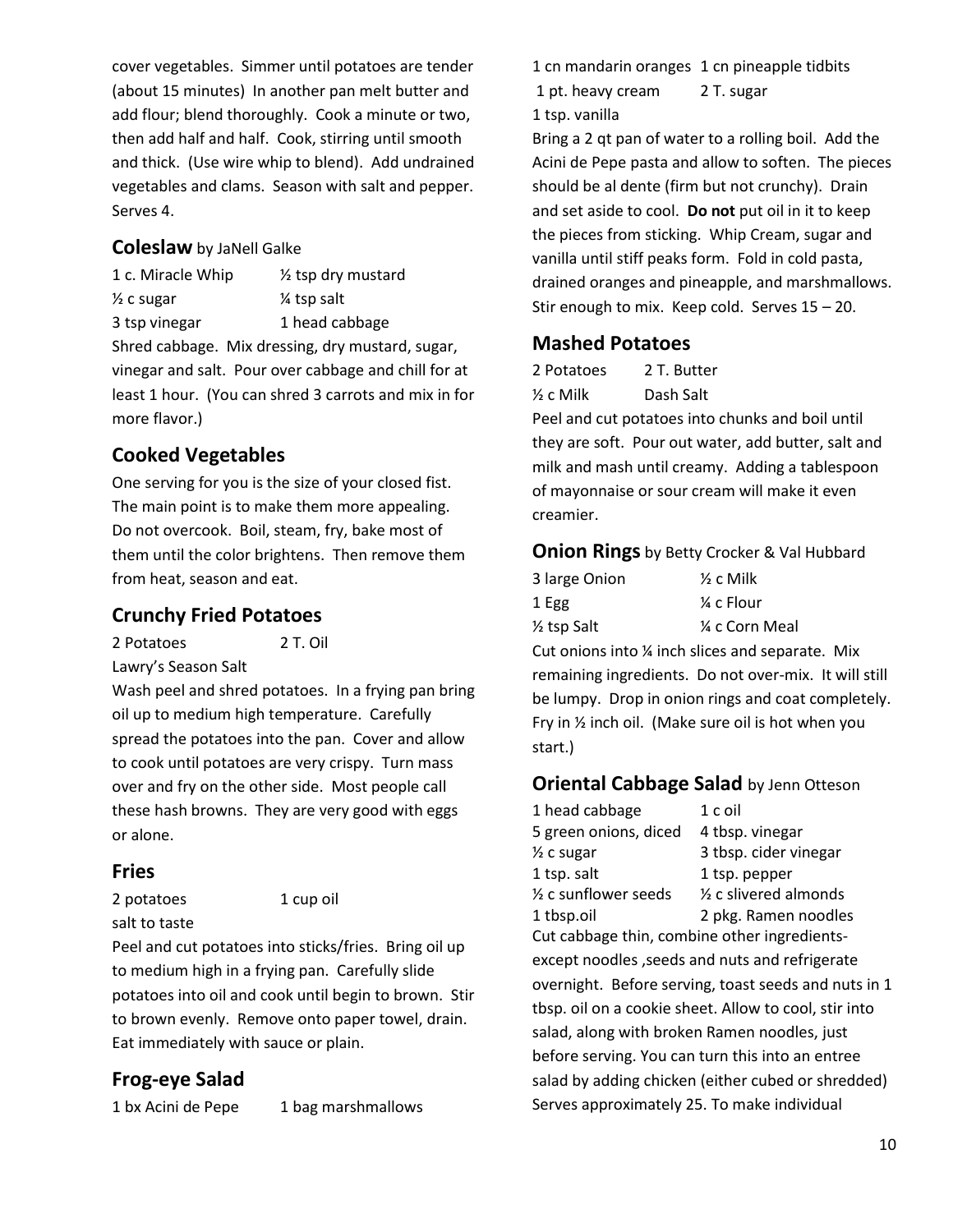servings keep dressing and crunchy items separate from each other until it is time to eat.

#### **Pancit** by Perla and Clarissa

| 1/4 pkg. rice noodles                                | 1/4 c match stick carrots |  |
|------------------------------------------------------|---------------------------|--|
| $\frac{1}{2}$ onion diced                            | 1 c cabbage               |  |
| 1 stalk of celery                                    | 1/4 lb. chicken, shred    |  |
| 5 florets broccoli                                   | 1/4 tsp garlic galt       |  |
| soy sauce                                            | 2 T. olive oil            |  |
| Stir fry vegetables in olive oil then set aside. Add |                           |  |
| more oil to wok w/ garlic and cook chicken until     |                           |  |
| done. Remove and set aside. Fill bowl with warm      |                           |  |
| water and soak noodles for 10 minutes. Add           |                           |  |
| noodles to fry pan and cook. You may need to add     |                           |  |
| more water. It is absorbed very quickly. Then add    |                           |  |
| chicken and vegetables. Add soy sauce to taste.      |                           |  |
| Serves 2 - 4. Very good reheated.                    |                           |  |

#### **Pasta Salad**

| 1 c pasta                                           | 10 sliced olives                                      |  |
|-----------------------------------------------------|-------------------------------------------------------|--|
| 1 green onion, diced                                | 1 stalks celery sliced                                |  |
| 1tomato diced                                       | 1 tsp basil                                           |  |
| 2 tsp garlic salt                                   | 2 T. olive oil                                        |  |
| 2 T. parmesan                                       | salt to taste                                         |  |
|                                                     | dash of black pepper 1 can crushed tomatoes           |  |
| Cook pasta until tender. In a medium bowl mix       |                                                       |  |
|                                                     | basil, garlic salt, oil, parmesan, pepper and crushed |  |
| tomatoes. Make sure the taste is right to you. Add  |                                                       |  |
| pasta, onion, diced tomato, olives and celery and   |                                                       |  |
| mix until all items are coated with dressing. Allow |                                                       |  |
| to chill for at least 1 hour.                       |                                                       |  |
| $1 - 3$ servings.                                   |                                                       |  |

#### **Potato Casserole** by Sharon Meadows

| 1/4 lb sausage         | $\frac{1}{2}$ sm onion, chopped |
|------------------------|---------------------------------|
| 2 boiled potatoes      | 1/2 green pepper                |
| salt                   | pepper                          |
| 1/2 c shredded cheddar | 3 eggs                          |

In a skillet, cook the sausage, onion, and green pepper over medium heat until meat is no longer pink; drain. Stir in salt, pepper and potatoes; set aside. Pour into a greased 13-in. x 9-in. x 2-in. baking dish. sprinkle with cheese. beat eggs; pour over cheese. Top with sausage mixture. Bake 350 for 25 – 35 minutes uncovered.

## **Ratatouille**

1 zucchini, sliced 1 yellow squash, slice 10 olives ½ pepper, sliced

1/4 onion, sliced 5 mushrooms, sliced

½ can spaghetti sauce ½ c. mozzarella 3 strips bacon

Layer sliced vegetables in a baking disk. Spread Spaghetti Sauce over top and sprinkle cheese and bacon. Bake at 350 degrees for 25 – 30 minutes. Until vegetables are tender, but still firm. Serve hot. Serves 1 - 2.

## **Raw Vegetables**

Many vegetables can be quite tasty raw. They can be prepared ahead of time if you keep them in a good air-tight container. Keep plenty of dressing on hand for dipping and you will get your vegetables in every day. Make sure they are washed and dried before storing them.

#### **Sautéed Vegetables**

Cooking Vegetables in a skillet with a little bit of butter is another way to make them taste wonderful. Do not over-cook them. They are much more pleasant when they are firm and sautéing can create the variety necessary.

#### **Tempura Vegetables** by Bonnie Stephens

| 1 egg                      | green peppers |
|----------------------------|---------------|
| $%$ c water                | eggplant      |
| $\frac{1}{4}$ c flour      | carrots       |
| $\frac{1}{2}$ c cornstarch | zucchini      |
| 2 tsp baking powder        | mushrooms     |
| dash of salt               | onion         |
| sweet potatoes             | 5 T soy sauce |
| ¾ c consome                |               |

Combine egg, water, flour, cornstarch, baking powder, salt. Batter will be thin. Cut vegetables into finger sized pieces. Dip and batter and fry in deep fryer or 1 inch of oil in a fry pan. Mix consome and soy sauce for a dipping sauce. Meat, other vegetables and bananas can also be used. (This batter tends to come out light. It doesn't brown like most batter.) Serves about 3.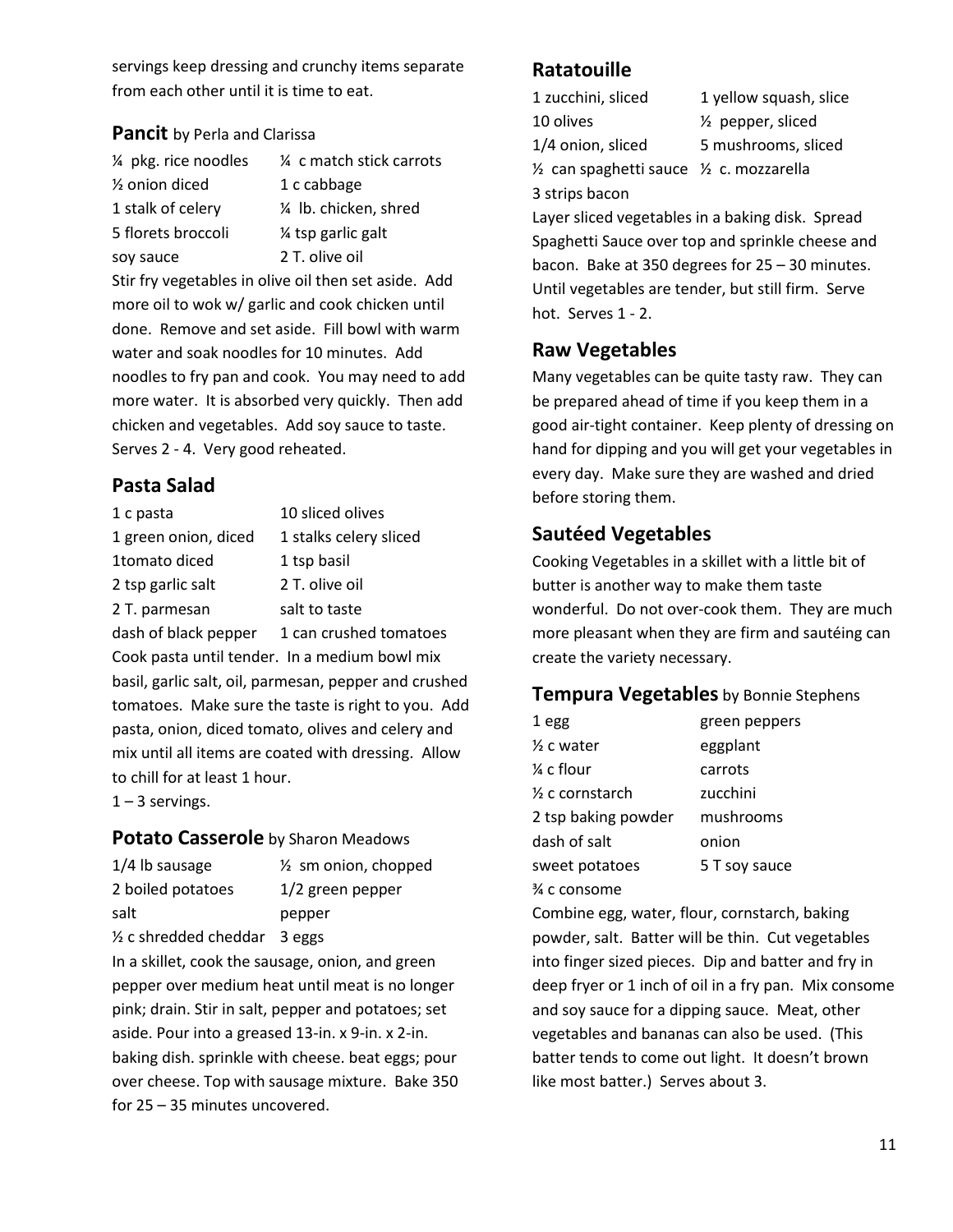# *Main Dishes*

## **BBQ Pork, Beef, Chicken, etc**.

| by Leslie                                  |                      |
|--------------------------------------------|----------------------|
| 1 lbs. meat                                | $1/3$ onion          |
| $1/3$ bell pepper                          | 2 T. brown sugar     |
| dash salt                                  | 1/8 tsp. dry mustard |
| $1/3$ tsp. chili powder                    | 2 T. vinegar         |
| 1 tsp. Worcestershire 1/2 can tomato paste |                      |
| 4 buns                                     |                      |

Combine ingredients except buns and tomato paste in a crock pot and cook on low heat for  $8 - 10$ hours. Remove from heat and shred. Return to heat and add tomato sauce. Serve on buns.

#### **Beans** by La Familia Garcia

| 1 lbs pinto beans                          | 1/2 onions, sliced   |
|--------------------------------------------|----------------------|
| 2 T. jalapenos                             | 2 T. cilantro, mince |
| 3 pieces bacon                             | 1 tsp. salt          |
| 2 Roma tomatoes                            | water                |
| Clase hoops and since Disco in a loves not |                      |

Clean beans and rinse. Place in a large pot. Add all ingredients to the top and fill with water until most ingredients are covered. Place on low heat, cover with a well fitting lid and simmer for  $3 - 5$  hours. (Or until beans are tender.)Keep plenty of water over the beans. If you want soup add water. If you want refried beans allow most of the water to cook out. Add salt as required.

#### **Crunchy Fried Chicken** by Pam Stinson

|       | $\frac{1}{2}$ lb chick |
|-------|------------------------|
| 1 egg |                        |
|       |                        |

en 1 c corn flakes  $\frac{1}{4}$  c milk

spray oil

Place egg and milk in a bowl and whip. Mash the corn flakes in another bowl. (Frosted Flakes are fun to use, too.) Roll the chicken in the milk and egg mixture and then roll it in the corn flakes. Set prepared chicken in a greased baking dish. Bake at 350 for 45 minutes.

**Curry** by Blair Kenner Stephens

| 1/4 lb meat                             | 1/ <sub>2</sub> onion, dice |  |
|-----------------------------------------|-----------------------------|--|
| 2 T. oil                                | 2 T. flour                  |  |
| 2 T. curry powder or 1 cube curry paste |                             |  |
| 4 cs water                              | 2 Lg potatoes, dice         |  |

6 baby carrots, slice  $\frac{1}{2}$  apple, diced (opt) ¼ c raisins (opt) 1 *Rice Recipe* Dice and fry meat with onions. Stir in flour and add water, potatoes, carrots, apple and raisins. Cover and simmer for 20 minutes. Pour over rice and serve.

#### **Enchiladas**

 $\frac{1}{4}$  lb meat  $\frac{1}{2}$  c cheese 2 T. onion dash cumin dash salt

1 T. chili powder 3 corn tortillas  $\frac{1}{4}$  c oil  $\frac{1}{1}$  can tomato sauce

Boil and shred meat or use leftover meat from another meal. In a frying pan heat the oil and sprinkle half the chili powder over it. When the oil is hot slide a tortilla in and let it cook for about a minute. It should be a touch crispy around the edge, but not hard. Remove from oil and cook remaining tortillas. When they are done fill them with meat, onion, and ½ of cheese and roll up, placing them in a small greased baking dish. In a small bowl mix chili powder, tomato sauce, salt and cumin. Pour sauce over enchiladas and sprinkle remaining cheese over top. Bake at 350 until cheese is melted.

#### **Fajitas** by rec.food.recipes

| 1 T olive oil       | 1 T lime juice                  |
|---------------------|---------------------------------|
| 1 tsp sugar         | dash salt                       |
| dash cumin          | 2 T red wine vinegar            |
| 1 slice onion       | dash pepper                     |
| 1/8 tsp garlic salt | $\frac{1}{2}$ green bell pepper |
| 1/4 lbs. meat       | 3 tortillas                     |

Combine all ingredients, except tortillas, in a large bowl, mix well and refrigerate overnight. Drain mixture. In a large skillet, over medium heat, add 2 T. olive oil and sauté chicken mixture until meat is no longer pink. Serve in tortillas with *Salsa*.

## **Fried Chicken, Fish, Pork, etc**.

| ¼ meat        | $\frac{1}{2}$ c bread crumbs |
|---------------|------------------------------|
| salt & pepper | $\frac{1}{2}$ c oil          |
| 1 egg         |                              |

Whip egg in a bowl. Crumble dry bread. Dredge meat in egg and then in crumbs. Place in hot frying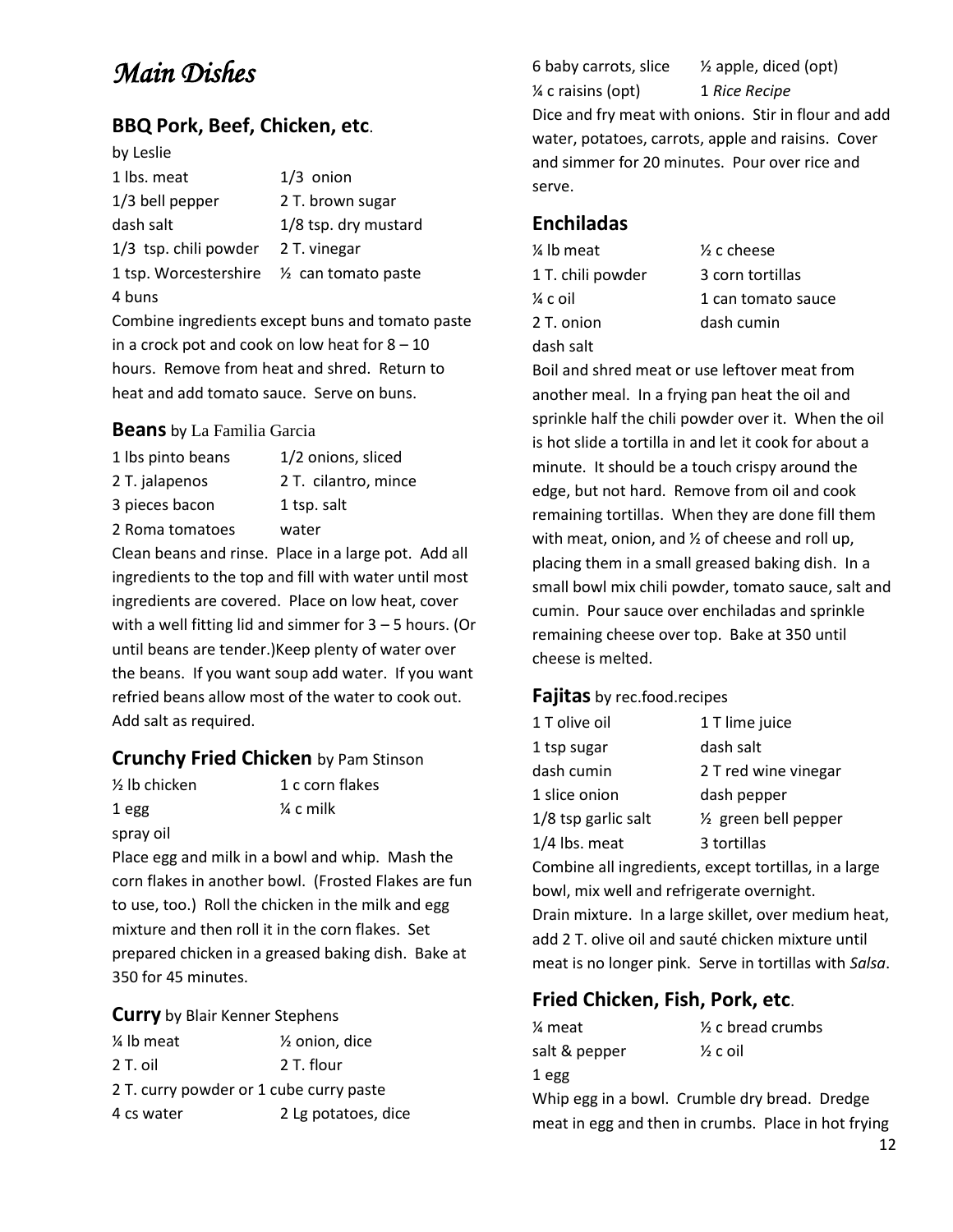pan once oil is up to temperature. Fry on medium with lid on pan for 5 minutes. Turn and fry other side. Salt and Pepper second side before turning.

#### **Fried Rice** by Bonnie Stephens

1 Rice Recipe 3 strips bacon 1 eggs ¼ onion 1/3 green pepper 1 c cabbage, shred ½ c green peas (frozen, don't fool around. Canned ones are yucky.) 1/3 c soy sauce Fry bacon in a skillet. Remove from pan and chop into pieces. Whip egg and fry in bacon grease or oil for less fat. Set aside to cool on paper towel to remove excess grease. In remaining grease sauté onions until they begin to look clear. Drop in peppers, carrots, cabbage, and peas. Cook only until vegetables begin to soften. When the color brightens they are done. In a large bowl stir together, rice, vegetables, eggs, bacon and soy sauce. Use the soy sauce sparingly. It may take more or less than listed. It can be very salty.

#### **Fish**

¼ lb piece fish

Most fish can be baked, broiled or breaded. Some people boil it. Make sure that it is properly deboned, especially in boiling. People have a really hard time with bone in their soup.

Broil or Bake: 2 T. Butter, 1 tsp lemon juice, Dusting of salt.

Breadding: ½ c crumbs, 1 egg, Seasoning. Dredge fish in whipped egg and then roll in crumbs, season and fry. 5 minutes a side is about right.

#### **Greek Marinated Meat**

| ¼ onion sliced  | 1/4 lb chicken breasts |
|-----------------|------------------------|
| ¼ c olive oil   | 1 lemon                |
| 1/4 tsp basil   | 1/4 tsp parsley        |
| 1/4 garlic salt | 2 T. feta cheese       |

Heat oil and sauté onions until they become clear. Place chicken in pan and fry 6 minutes on medium. Sprinkle garlic salt, seasonings, and lemon juice on top while it is cooking. Turn and cook for another 6 minutes. Slice meat into strips, sprinkle on the cheese, and turn a few times in the seasoning and oil. The meat should be done through before this

step. If it is not, continue to cook and turn before adding the cheese. It can only be cooked for a short time without evaporating.

#### **Gyoza**

| 1 lb. ground beef          | 1 lb. sausage   |
|----------------------------|-----------------|
| 1 cabbage head             | 3 eggs          |
| 1 T. minced pickled ginger | 1⁄4 c soy sauce |
| 3 pkg. gyoza wonton wraps  |                 |
| Sauce: 1/3 c soy sauce     | $1/3$ c vinegar |
| 2 T. water                 |                 |

ausage y sauce

Mix ingredients in a large bowl. Wet half of the edge of the wrap with your finger that has been dipped in water. Using a teaspoon place a full spoon of cabbage mix in the center. Fold the wrap in half and stick the edges together. Place the finished piece on a flat surface. Place enough oil in the bottom of a pan to float the cooking pieces and heat until oil moves smoothly. Fry gyoza on each side for about 3 minutes. Check to see that the inside is no longer pink.

This recipe can make as many as 200 pieces. It is sometimes difficult to eat them all. If you wish to freeze them and use them a little at a time fry them on one side, then wrap them 6 at a time in waxed paper. Place the packet in a sandwich sized Ziploc bag and freeze it. When you wish to use it, take it out of the plastic and waxed paper, and steam it for approximately 10 minutes. (Always test to see that the inside is done.)

#### **Havana Chicken** by Gregg Rios

1 lb chicken breast 1 c chili powder  $1/4$  c garlic powder  $1$  T sea salt 1 T Season salt 1 T black pepper 1/4 c Spanish paprika 3/4 c lemon juice  $1/2$  c white vinegar  $1/2$  T olive oil Tenderize chicken breast by stabbing it with a fork then cut into cubes. Place in a container that has a tight lid. Mix remaining ingredients in another bowl then pour it over chicken and coat. (This can be used as a marinade or sauce for brushing. Any meat can be used with this sauce.) Cook chicken in skillet in quantities needed(approximately 7 minutes), storing the chicken you do not use for quick meals within the week.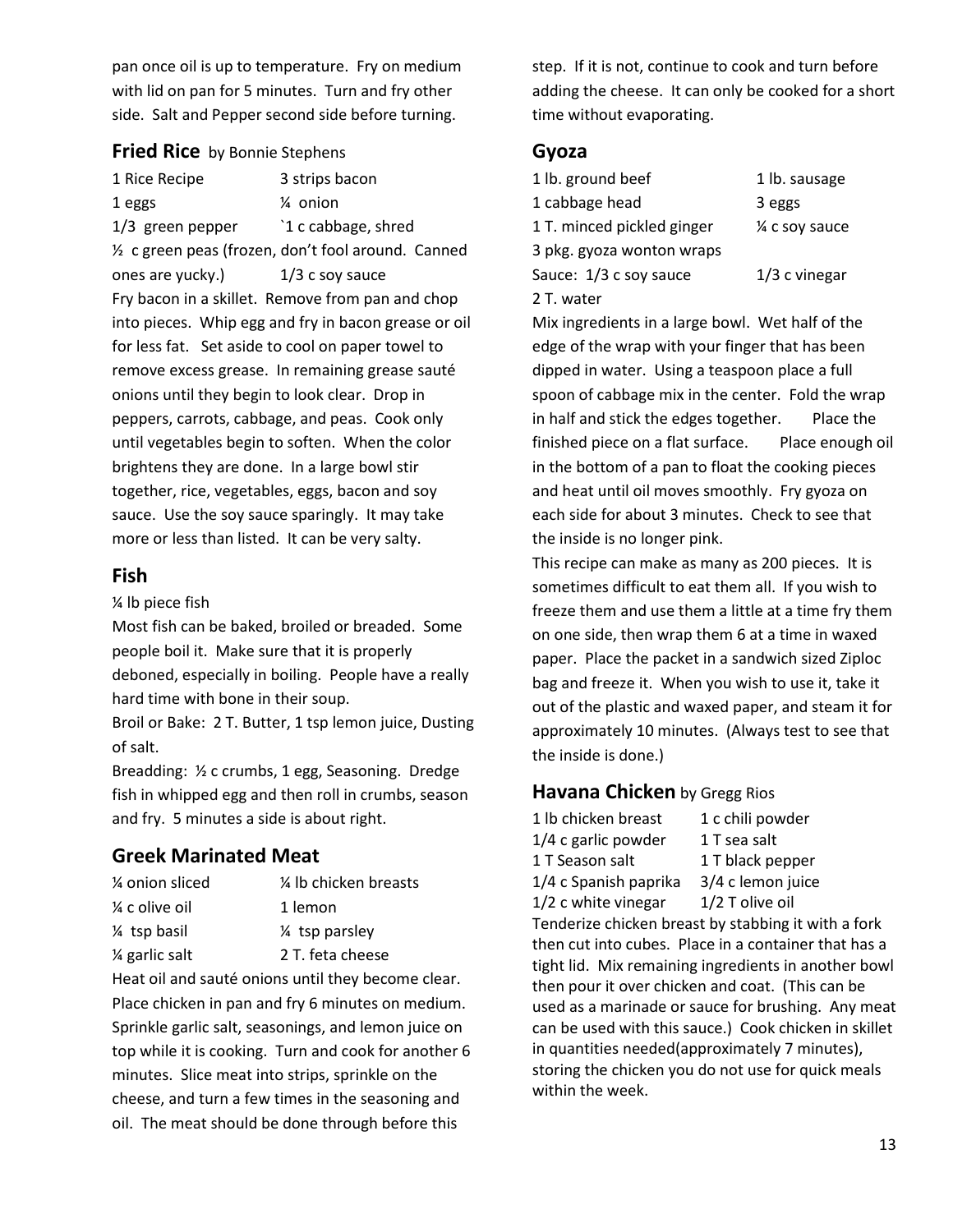\* Add tortillas, avocado, cilantro, white onions, and cheese, for tacos

\* Add tortilla chips, cheese, and additional toppings for nachos,

\* Throw cooked chicken on top of mixed greens for a great salad

#### **Lasagna**

1 lb hamburger 2 cans spaghetti sauce 1 pint cottage cheese 2 c mozzarella 1/8 tsp. oregano 1/8 tsp. parsley 1/8 tsp. basil ½ tsp. garlic salt

1 small box noodles ¼ c parmesan Bring water to a boil with 1 T. Oil. Add noodles and cook until softened. Drain and run cold water over noodles. Fry hamburger and drain. Add 2 cans of spaghetti sauce. In a large bowl mix the cottage cheese, mozzarella, oregano, basil, parsley, and garlic salt. Use spray oil to prepare 3 bread pans or small foil baking dishes. Layer the items: noodles, sauce, noodles, cheese, noodles… until all used up. Sprinkle parmesan on top. Bake one @ 400 for 30 – 40 min. Until heated through. Wait 20 minutes to set up. It gives you a better chance of it not sliding everywhere. Other pans go in freezer for later.

## **Orange Chicken**

| 1/4 lb chicken                               | 1/ <sub>2</sub> c cornstarch |
|----------------------------------------------|------------------------------|
| $\frac{1}{2}$ c oil                          | 1⁄4 c soy sauce              |
| 1 cn mandarin oranges 1/2 pkg peas & carrots |                              |
| 1 Recipe Rice                                | 2 T. flour if necessary      |
| 1 Egg, scrambled                             |                              |

Add peas and carrots to rice as it cooks. Add the scrambled egg over top of rice. Cut chicken into large pieces. Roll chicken in cornstarch and fry in hot oil. Drain on a paper towel. Pour out excess oil but use same pan to make glaze. Pour in oranges and stir in flour if there is no cornstarch left. Add soy sauce and thicken. Place chicken on top of rice. Drizzle glaze over all.

## **Pizza**

1 c spaghetti sauce  $1 - 2$  c cheese *1 Pizza Crust* toppings Pepperoni, Sausage, Hamburger, Bacon, Peppers, Onions, Olives, Mushrooms, Pineapple, Zucchini,

etc. Toppings = 1 cup total. Crust is prebaked for 10 minutes. Start with sauce and place items on top for desired pizza. Cover with cheese and bake for about 20 minutes or until cheese is melted. Cut pizzas into 12 pieces. Serves 3 – 6.

## **Pot Pie**

| % Ib meat, diced   | 1 bouillon cube       |
|--------------------|-----------------------|
| 2 T. flour         | 1 potato, diced       |
| ½ c peas, frozen   | 4 baby carrots, diced |
| ¼ onion            | 2 cs water            |
| 1 Pie Crust Recipe |                       |

Line small foil pan with Pie Crust. In a sauce pan put meat, bouillon, onion, potatoes & carrots with water and bring to a boil. Cook about 15 minutes – until vegetables are tender. Add flour and peas and allow to thicken. Pour into pie shell and cover with crust. Bake 350 for 30 minutes. To shorten time you can bake the crust and crumble it over soup.

## **Pulled Pork, Beef, Chicken, etc**.

| 1 lb meat  |
|------------|
| 1 tsp salt |

1 lb meat 1 qt juice or water

Put meat and juice and salt in a crock pot or in a large pan on the stove. Cook on low for 3-5 hours. Check periodically. If it falls apart when using a fork it is done. Allow to cool a bit and shred with a fork.

## **Roast Pork, Beef, Chicken, etc.**

1 lb meat 2 T seasoning Cover top of meat with seasoning. Wrap tightly in foil or place in an air tight baking dish. Bake @ 300 for 60 minutes. Open only when finished. Be careful as contents will contain a lot of steam.

## **Refried Beans**

2 T. oil 1 c *Beans Recipe* Heat oil and pour in beans with juice. Mash with a cup or potato masher. Eat with chips or meal.

## **Salisbury Steak**

| 2 T. olive oil                 | 1⁄4 onion, diced        |
|--------------------------------|-------------------------|
| 1 bouillon cube                | $\frac{1}{2}$ c. water  |
| $\frac{1}{2}$ lbs. ground beef | 1/4 c. dry bread crumbs |
| 1/4 tsp. salt                  | $1/8$ tsp. pepper       |
| 1 T. flour                     | 1/4 c. ketchup          |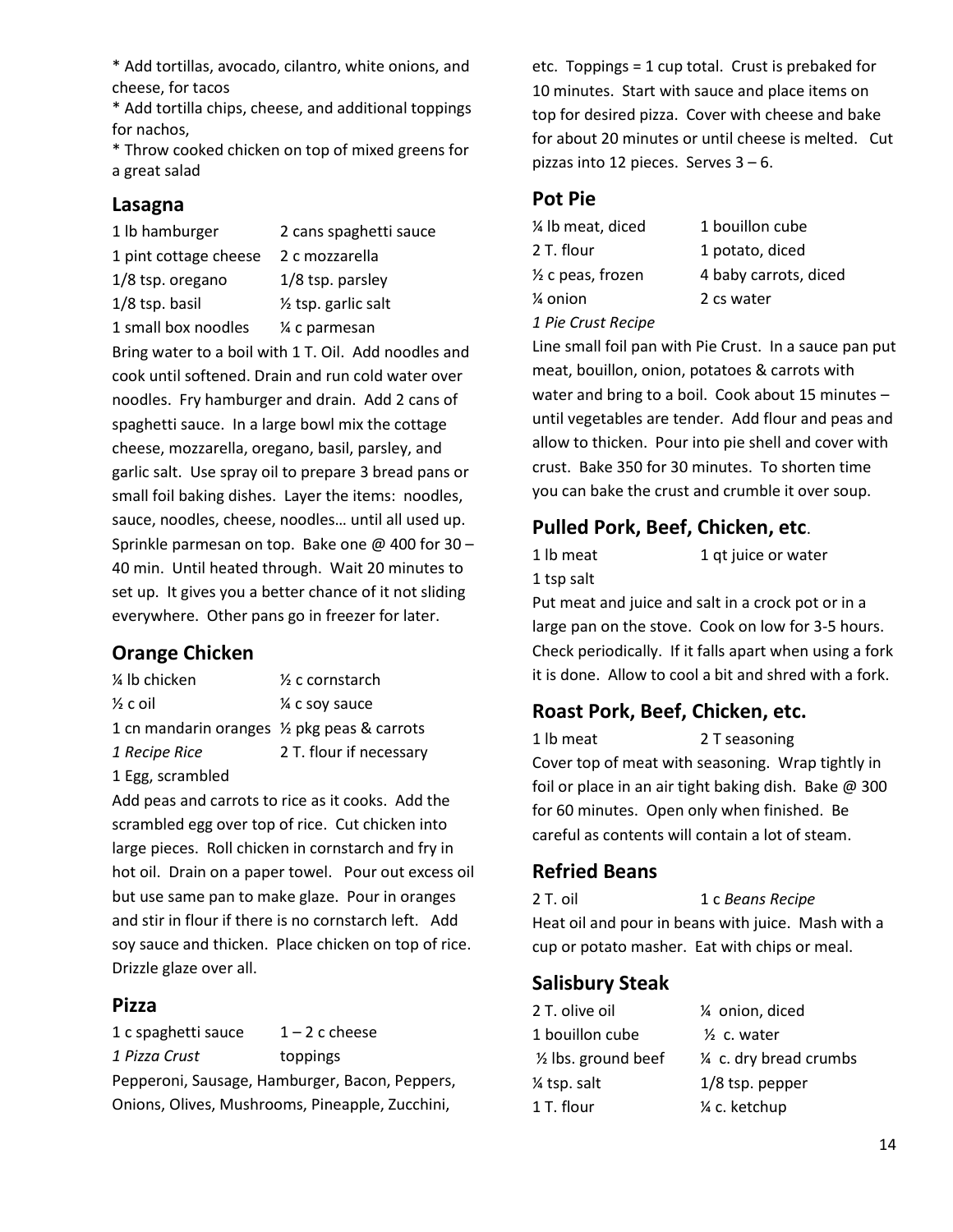¼ c. water 1 T. Worcestershire

 $\frac{1}{2}$  tsp mustard 1 pkg onion soup mix Heat oil and sauté onions until caramelized. Add water and bouillon cube. Allow to come to a boil and simmer until cube is dissolved.

In a large bowl mix together ground beef, dry bread crumbs, egg, salt, black pepper. Shape into patties and place in a large baking dish.

In a smaller bowl blend flour, onion soup mixture, Worcestershire sauce, mustard, ketchup, and  $\frac{1}{4}$  c water. Pour over patties, cover with foil, and bake at 350 for approx 25 minutes. Makes about 2

## **Shepherd's Pie**

| $\frac{1}{2}$ lb ground beef   | 1 can spaghetti sauce |
|--------------------------------|-----------------------|
| 4 lg potatoes                  | 2 T. butter           |
| $\frac{1}{4}$ c milk           | 1 can string beans    |
| $\frac{1}{2}$ c cheddar cheese |                       |

Fry ground beef and mix in spaghetti sauce and string beans. Wash, peel ,chop and boil potatoes. Drain and mash potatoes mixing in butter and milk. Pour meat mixture in bottom of 2 bread pans. Spread potatoes on top of each. Sprinkle cheese over the top. Wrap one in foil and freeze. Bake the other at 350 for 25 minutes.

## **Spaghetti**

| $\frac{1}{2}$ lb hamburger | $\frac{1}{2}$ onion        |
|----------------------------|----------------------------|
| 1 can spaghetti sauce      | $\frac{1}{2}$ lb spaghetti |
| 1 tsp oil                  | dash parmesan              |

¼ tsp salt

Bring 1 quart of water, oil and salt to a boil. Add spaghetti and cook until it noodles are soft enough. Fry hamburger and onion together. Add can of spaghetti sauce and heat through. Pour over noodles and top with parmesan. Serves 2.

## **Steak**

1 steak 2 T. oil

½ tsp seasoning or salt & pepper

Fry, Broil or Grill meat 5 minutes on first side. Dust seasoning on top of meat as it cooks. Do not season first side. Turn and cook 5 more minutes. That should cook the meat medium. Chicken, Pork and Fish should be cooked completely. 10 minutes a

side on a medium high temperature. If the cut is too thick simply butterfly it.

#### **Stew**

| 1 lb meat        | 4 potatoes                   |
|------------------|------------------------------|
| 1 c baby carrots | 1/ <sub>2</sub> onion, diced |
| 2 bouillon cubes | 4 cs water                   |
| ¼ c flour        | 2 T oil                      |
|                  |                              |

Cut meat into cubes. Fry meat in oil along with onion until cooked through and onions are caramelized. Stir in flour and pour in water. Mix well and add bouillon and vegetables. Cook covered on medium heat for about 45 minutes. Serves  $2 - 4$ . May need more water.

## **Stuffed Mushrooms**

1 lb mushrooms 8 oz cream cheese 1 lb sausage

Wash mushrooms well, then remove stems and set on baking sheet. Fry sausage, drain and mix with cream cheese. Use a spoon to stuff mixture into the cavity of the mushroom. Bake @ 350 for about 25 minutes. Mushroom should be heated through.

## **Stuffed Peppers**

| 1/ <sub>2</sub> lb hamburger    | 3 bell peppers        |
|---------------------------------|-----------------------|
| 1 Rice Recipe                   | 1 can spaghetti sauce |
| 1/3 onion                       | dash chili powder     |
| 1/ <sub>2</sub> c cheese, shred |                       |

Fry hamburger with diced onion. Mix in spaghetti sauce and chili. Mix with cooked rice.

In a sauce pan fill half way with water and bring to a boil. Wash and core the peppers so that they look like a cup. Place in boiling water until they brighten. Fill with rice filling and top with cheese. Wrap 2 in foil and freeze. The other one bake for 30 minutes @ 350.

## **Stuffed Potatoes**

| 4 baked potatoes   | 4 T. sour cream               |
|--------------------|-------------------------------|
| $\%$ c cheese $\,$ | 4 strips bacon, cooked        |
| 4 T. milk          | $\frac{1}{2}$ tsp season salt |
|                    |                               |

1 Green Onion, sliced

When potatoes are cool enough to touch slice a thin layer of skin off the top and hollow out. Take potato insides and other ingredients and whip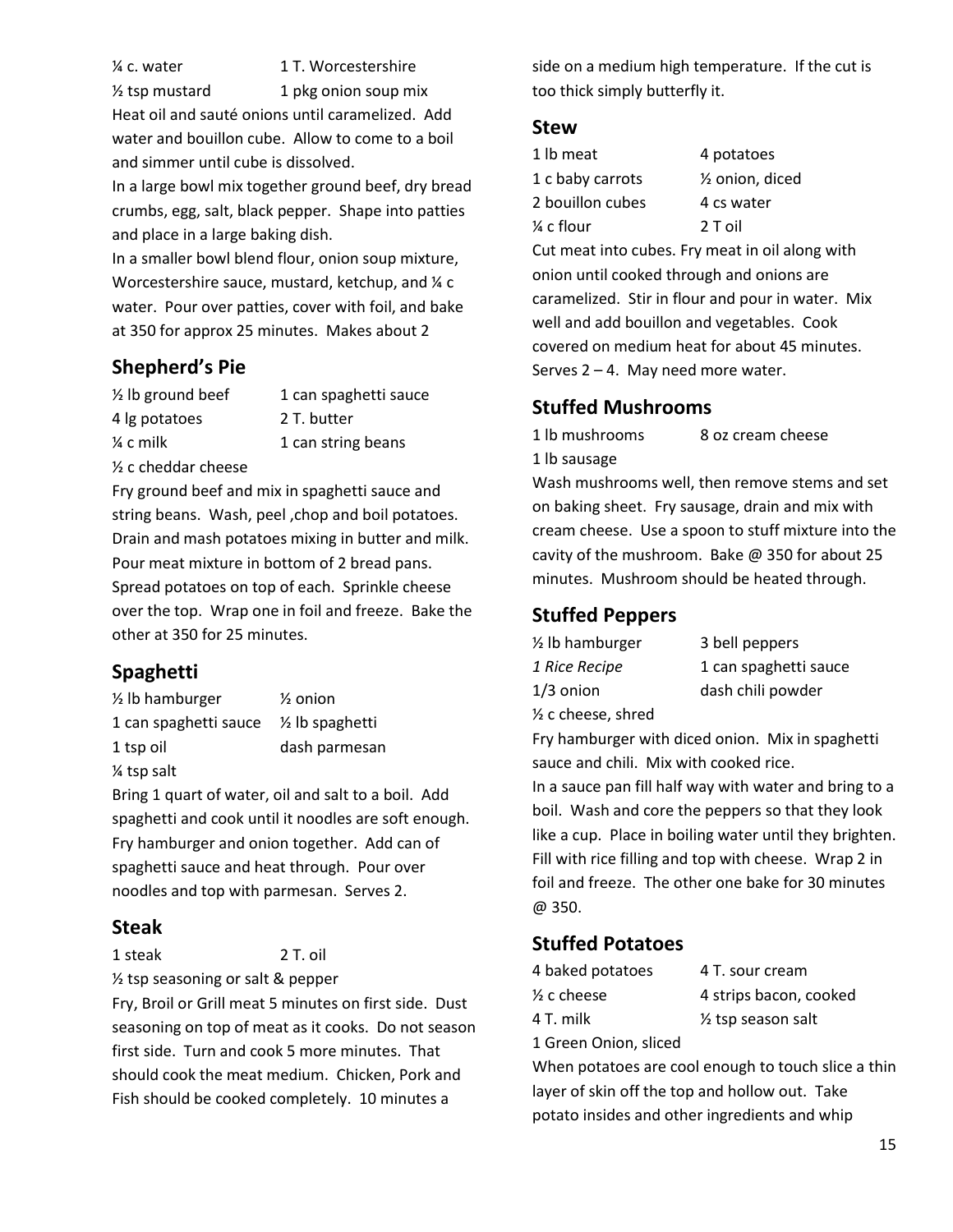together. Put slice of skin back on top and bake @ 350 for 25 minutes. Leftovers can be wrapped in foil and frozen.

#### **Tamales** by La Familia Martinez

| 10 lbs chicken                            | 1 lg bag chiles anchos |
|-------------------------------------------|------------------------|
| 1 lg bag chiles cascabel 10 pieces garlic |                        |
| 3 lg onions                               | 5 lbs corn masa        |

- 2 T. salt 1 lg bag corn husks
- 1 # 10 can crushed tomatoes

#### 2 lbs butter

Boil chicken in enough water that pieces don't stick together. Shred chicken and set aside in a huge bowl or pan. Save water from chicken. As soon as chicken is out of pan put chiles in and cook them long enough to hydrate them; about 10 minutes. Save the water. Place some tomato and some chile in a blender and puree it. The tomato helps keep it moving. Puree the garlic and onion, too. Pour this puree into the shredded chicken and mix it up. Place corn husks in a large bowl or pitcher and add water to hydrate. Set aside.

Place corn flour in a large bowl and mix in the butter. It must be room temperature to mix well. When it is completely mixed in add the water from the chicken cups at a time until it is a very soft dough. It needs to be creamy-ish to spread. Spread dough onto open corn husk leaving about half the width and half the length free of dough. Place a row of chicken mix down the center and roll it up, folding the bottom half up to hold it all in. Continue until meat and dough is gone.

Pile tamales in a large pot building up to the top and leave the center free of tamales so the steam can go up. Fill the bottom 1/3 of the pan with water, cover and cook on medium heat for 1 hour. Test the tamales and see if the corn is cooked. When the corn is cooked it is done. These can be eaten right then or frozen. This makes, at least, 60 pieces. You will want to get several friends together to make it and split the work and the cost. 2 is a good meal.

#### **Teriyaki Chicken** by Restaurant Teriyaki Sauce

- $\frac{1}{4}$  c. soy sauce 1 c water  $\frac{1}{2}$  tsp ground ginger  $\frac{1}{4}$  tsp. garlic 5 T. brown sugar  $1 - 2$  T. honey 2 T. corn starch ¼ c. cold water 1 lb chicken breast 1 T. olive oil
- In a sauce pan mix soy sauce, water, ginger, garlic, sugar and honey. In a small cup mix cold water with corn starch. When it is well mixed add to the sauce and mix quickly and thoroughly.

Heat oil in a skillet. Brown both sides of the chicken. Brush on the sauce and bake for 10 minutes. Turn and brush again. Bake 10 minutes. Place chicken in a baking pan with sauce and keep warm. (If using a grill do the same procedure skipping the browning step and adding a few minutes to the grilling time!) Makes 3 - 4 servings.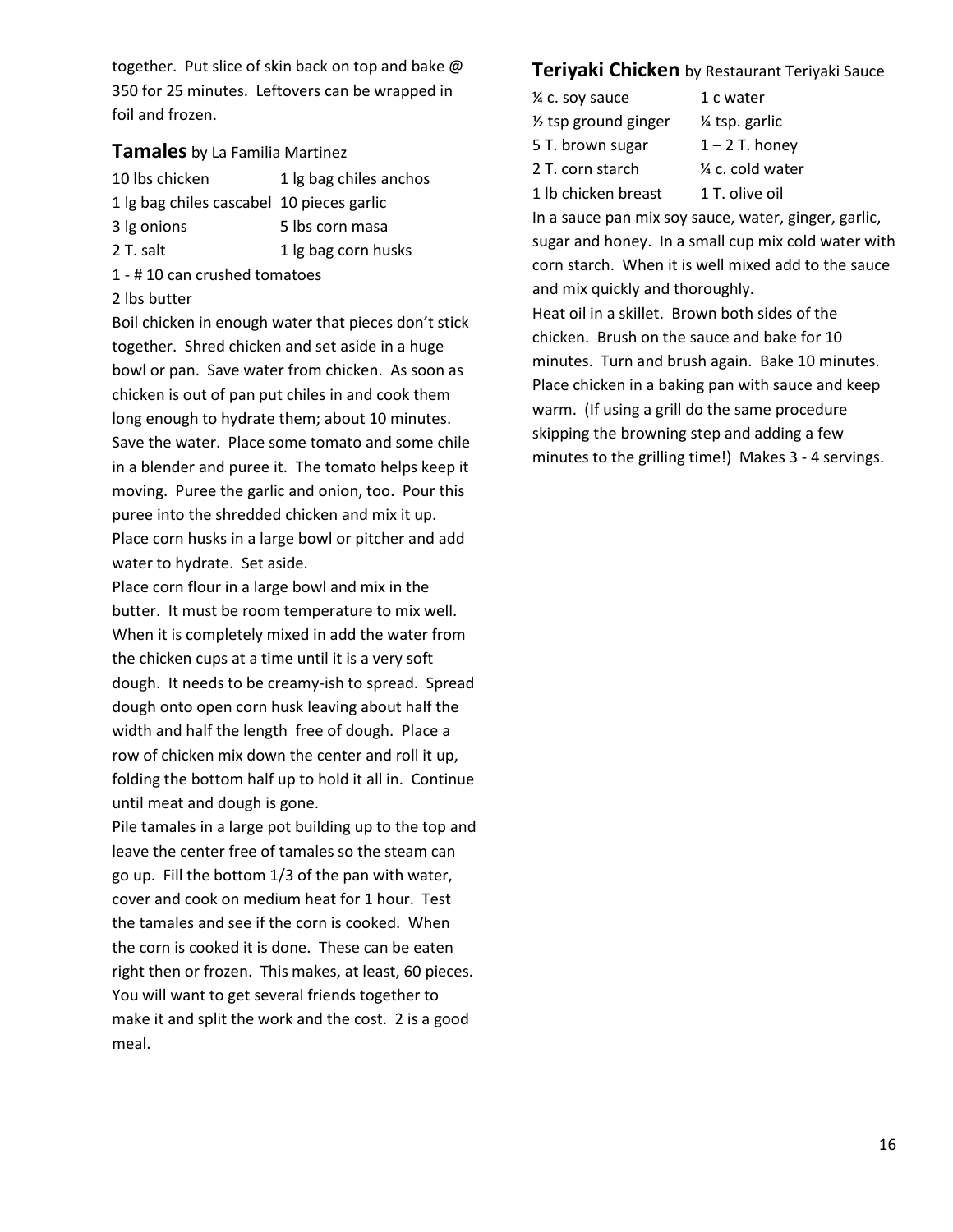# *Desserts*

## **7 Layer Cookies**

1/3 pkg. chocolate chip 1/3 pkg. butterscotch ch 1/3 pkg. white chips 1 stick butter, melted 1/3 pkg. coconut 1/3 pkg. pecans 2 pkg. graham crackers 1 can sweet cond. milk Crush graham crackers in their wax coverings. Pour them into a 9x13 pan and pour melted butter over it. In a bowl mix remaining ingredients. Pour evenly over crust. Bake for 30 minutes at 350 or until coconut browns. Makes about 15 servings.

## **Apple Pie**

| 1 Pie Crust Recipe           | 3 apples          |
|------------------------------|-------------------|
| $\frac{1}{2}$ c sugar        | 2 T. cornstarch   |
| 1/ <sub>2</sub> tsp cinnamon | 1 tsp lemon juice |
| 1 egg                        | 1 tsp water       |
| $2 - 3$ T. sugar             |                   |

Make a pie crust recipe or buy 2 frozen pie shells. Roll out and place crust in a pie pan. Peel, core and slice apples. Sprinkle sugar, cornstarch, cinnamon and lemon juice over apples and stir in a separate bowl. Place in  $1^{st}$  pie crust. Place  $2^{nd}$  pie crust over the top of the pie and seal the edges of both pies together. Poke holes in top to vent. Bake at 350 for 35 – 40 minutes. When pie has 10 minutes left whip egg and water together in a small bowl and brush it on the top of the pie. Sprinkle sugar on top.

## **Baklava**

1 pkg filo dough 2 cs walnuts 2 cs pecans 2 sticks butter, melt ¼ c brown sugar 1 tsp cinnamon 2 cs honey  $\frac{3}{4}$  c sugar 1 c water

In a small bowl mix nuts brown sugar and cinnamon. 6142941600 Columbus Prescription Pharmacy ext 2453

Spray a baking dish with oil. Lay the first piece of phyllo dough in the dish. Brush the butter mixture on top.

#### 1/2 c butter 1 c white sugar 2 eggs 1 tsp vanilla extract  $1/3$  c cocoa powder  $1/2$  c flour  $1/4$  tsp salt  $1/4$  tsp bk powder Preheat oven to 350 degrees F (175 degrees C). Grease and flour an 8 inch square pan. In a large saucepan, melt butter. Remove from heat, and stir in sugar, eggs, and vanilla. Beat in cocoa, flour, salt, and baking powder. Spread batter into prepared pan. Bake in preheated oven for 25 to 30 minutes. Do not overcook.

#### **Cake** by AllRecipes.com

| 1 c white sugar | $1/2$ c butter          |
|-----------------|-------------------------|
| 2 eggs          | 2 tsp vanilla           |
| 1 1/2 c flour   | 1 3/4 tsp baking powder |
| $1/2$ c milk    |                         |

Preheat oven to 350 degrees F (175 degrees C). Grease and flour a 9x9 inch pan or line a muffin pan with paper liners. In a medium bowl, cream together the sugar and butter. Beat in the eggs, one at a time, then stir in the vanilla. Combine flour and baking powder, add to the creamed mixture and mix well. Finally stir in the milk until batter is smooth. Pour or spoon batter into the prepared pan. Bake for 30 to 40 minutes in the preheated oven. For cupcakes, bake 20 to 25 minutes. Cake is done when it springs back to the touch.

#### **Caramel** by Hortense Richardson

2 c brown Sugar 2 sticks butter

1 can sweet cond.milk

#### 2 c corn syrup

Place butter in 2 quart sauce pan and begin melting. Add additional ingredients and mix well. Bring to a boil stirring constantly. Begin testing after 5 minutes or use a candy thermometer to test readiness. For sticky caramel corn cook to the end of the soft ball stage 240 degrees. For firmer caramel corn cook to a firm ball stage. Some people bake their caramel corn at 350 for about 10 minutes to dry it out. For caramel candy cook to a hard ball stage – 268 degrees. For caramel apples cook to a soft crack stage – 275 degrees. If you like it more chewy stop at the hard ball stage.\*

## **Brownies**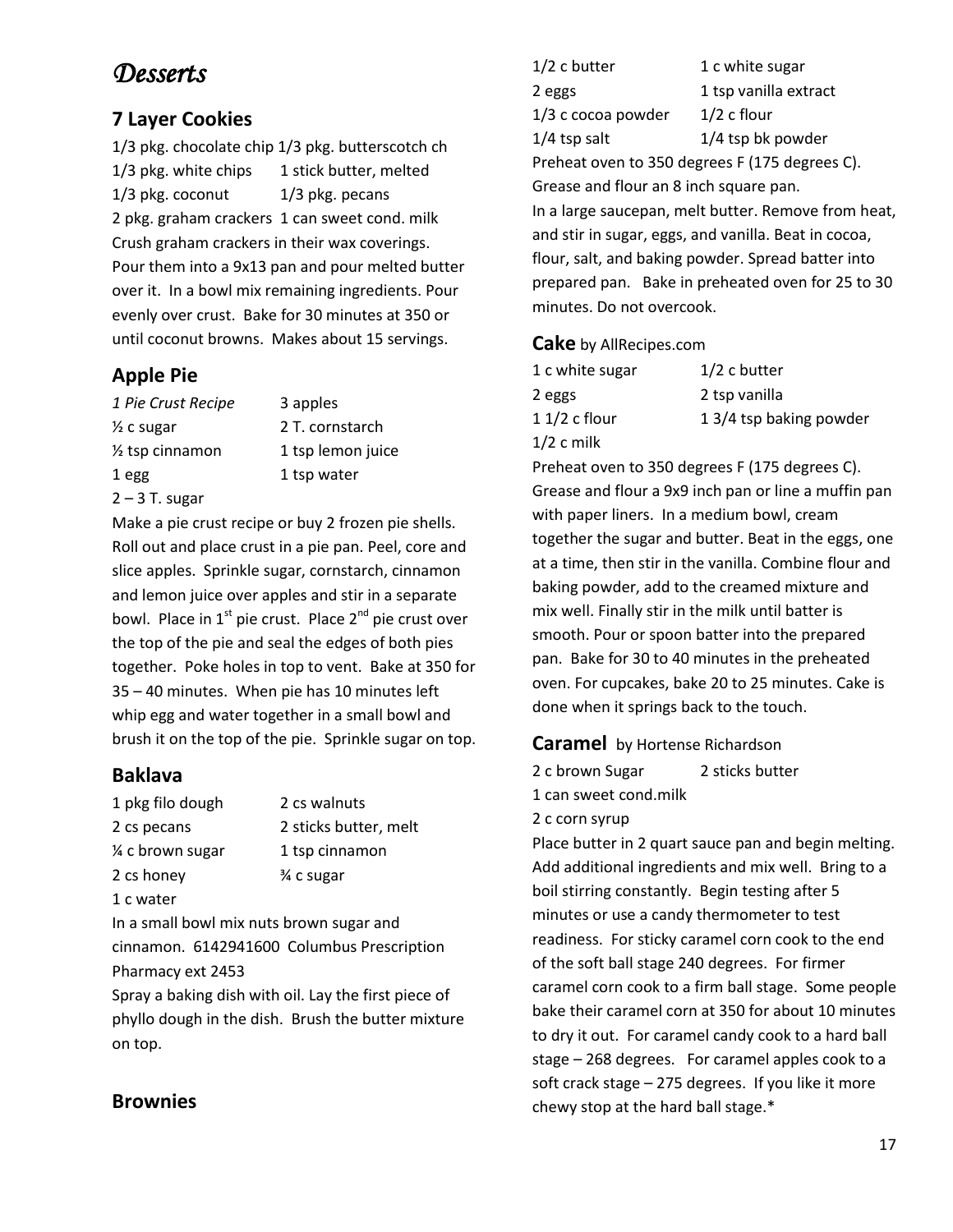| Stage:            | Cold Water      | Temperature: |
|-------------------|-----------------|--------------|
|                   | Test:           |              |
| Soft Ball         | Can be picked   | $234 - 240$  |
|                   | up but          | degrees.     |
|                   | flattens        |              |
| Firm Ball         | Holds its       | $242 - 248$  |
|                   | shape until     | degrees.     |
|                   | pressed         |              |
| *Hard Ball        | Holds its       | $250 - 268$  |
|                   | shape but it    | degrees.     |
|                   | pliable         |              |
| Soft Crack        | Separates into  | $270 - 290$  |
|                   | hard but not    | degrees.     |
|                   | brittle threads |              |
| <b>Hard Crack</b> | Separates into  | $300 - 310$  |
|                   | hard and        | degrees.     |
|                   | brittle         |              |
|                   | threads.        |              |

\*Apples must be very cold before dipping in order for the caramel to stick well.

## **Caramel Chocolate Squares**

Snyder Pretzel Snaps 12 oz pkg Rolos 10 oz bag Caramels

Line a plate with waxed paper. Place snaps on waxed paper. Top with a rolo or a caramel. Cook in microwave 15 seconds then top with another pretzel. Press. Candy should be melted but not gooey. Allow to cool. Makes a lot of simple treats.

## **Cheese Cake**

Preheat oven 350 degrees

- 2 c vanilla wafer or pretzels, crushed
- ¾ stick butter, melted 2 cs sour cream

 $1 c + 2 T$ . sugar 1 tsp. vanilla

3 - 8 oz. cream cheese 4 eggs

21 oz can of topping

Mix butter, 2 T. Sugar and crumbs. Press into springform or pie pan. Set to chill in refrigerator while making the filling. Whip Sour cream, sugar, cream cheese and vanilla until very fluffy. Add eggs one at a time. Continue mixing. Pour into pan and bake @ 350 degrees for 55 minutes. Remove pan from oven. Allow to cool completely before topping.

## **Val's Favorite Cherry Crisp**

By Valene Hubbard

3 cs sour cherries 1 ½ cs sugar 1/3 c tapioca 2 c crushed pineapple ¾ c butter 1 tsp. baking soda 1 c quick oats 1 c brown sugar 2 cs flour  $1 \frac{1}{2}$  tsp. salt (or less) 1 ½ tsp. vanilla

Place cherries, sugar, tapioca and pineapple in a sauce pan. Cook until tapioca is clear. Crumble together remaining ingredients. Press ½ of crumble into a buttered baking pan. Pour the cherry mixture over. Add the remaining crumble to the top. Bake at 325 degrees for about 25 minutes. Allow to cool and serve with whipped cream or ice cream.

## **Cherry Pie**

3 c sour cherries 1 ½ cs sugar 1/3 c tapioca or cornstarch 1 *Pie Crust Recipe* or 2 Frozen Pie Dough (21 oz can of cherry pie filling if you do not want to make the filling.)

Place cherries, sugar and tapioca in a sauce pan. Cook until tapioca is clear. Place in pie shell and cover with a second. Seal edges and poke holes in top for venting.

## **Chocolate Cake** by AllRecipes.com

| 2 c white sugar                   | $1\%$ c flour        |
|-----------------------------------|----------------------|
| 3⁄4 c cocoa powder                | 1 1/2 tsp baking pwd |
| 1 1/ <sub>2</sub> tsp baking soda | 1 tsp salt           |
| 2 eggs                            | 1 c milk             |
| 1/2 c vegetable oil               | 2 tsp vanilla        |
|                                   |                      |

1 c boiling water

Preheat oven to 350 degrees F (175 degrees C). Grease and flour two nine inch round pans. In a large bowl, stir together the sugar, flour, cocoa, baking powder, baking soda and salt. Add the eggs, milk, oil and vanilla, mix for 2 minutes on medium speed of mixer. Stir in the boiling water last. Batter will be thin. Pour evenly into the prepared pans. Bake 30 to 35 minutes in the preheated oven, until the cake tests done with a toothpick. Cool in the pans for 10 minutes, then remove to a wire rack to cool completely.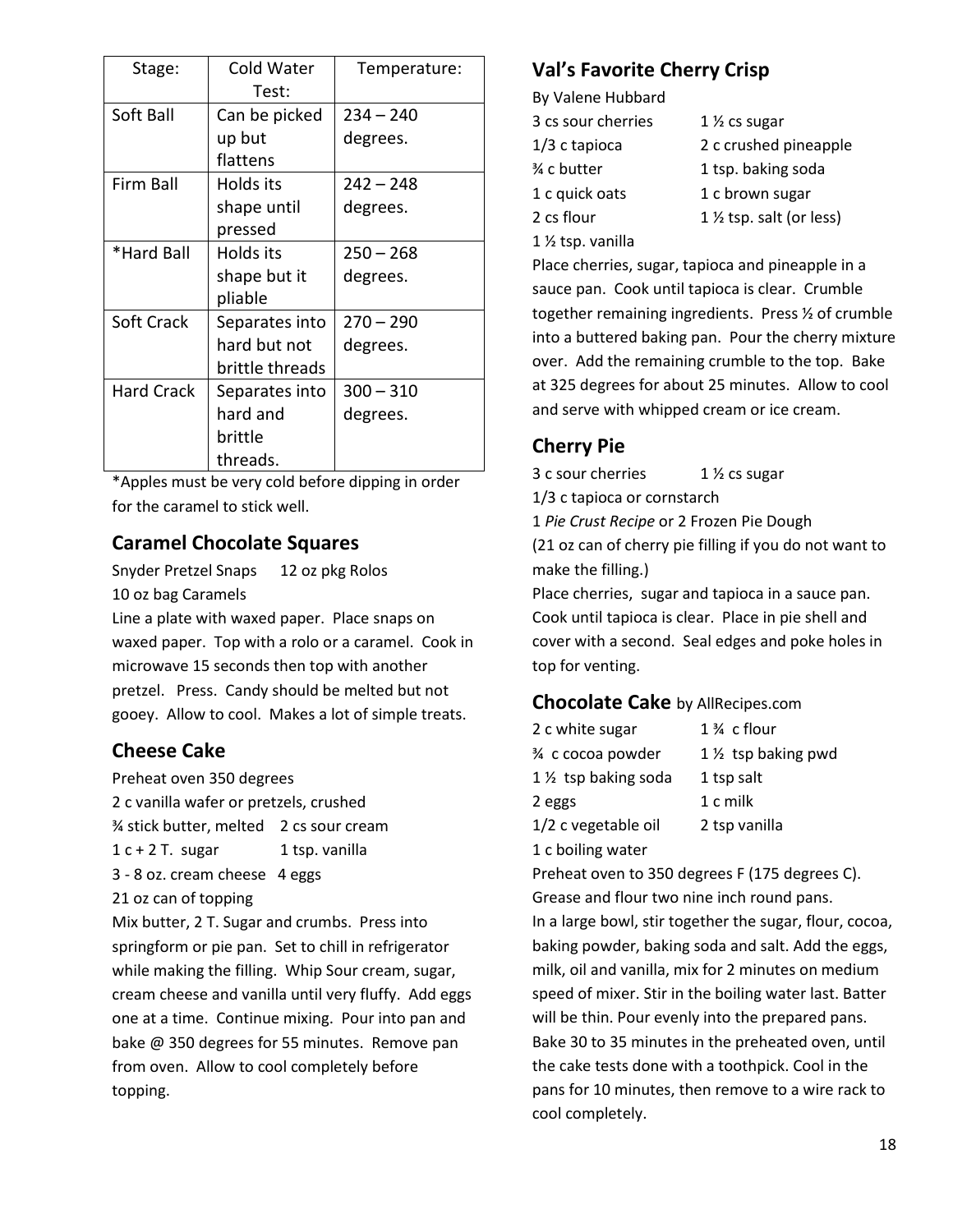## **Chocolate Chip Cookies**

| 2 c. butter                                     | 1 pkg. cream cheese                                  |
|-------------------------------------------------|------------------------------------------------------|
| 6 eggs                                          | 3 c. brown Sugar                                     |
| 3 c. sugar                                      | 3 tsp. salt                                          |
| 3 tsp. baking soda                              | 9 c. flour                                           |
| 1 pkg. chocolate chips 1 pkg. nuts (Optional)   |                                                      |
| Whip wet ingredients for 5 minutes until very   |                                                      |
|                                                 | smooth. Add dry ingredients and mix only enough      |
| to get dry ingredients wet. Form into balls and |                                                      |
|                                                 | flatten on cookie sheet. Bake 350 degrees for $12 -$ |
| 15 minutes.                                     |                                                      |

#### **Cream Puffs** by Betty Crocker Cookbook

 $\frac{1}{2}$  c. water  $\frac{1}{2}$  c. butter  $\frac{1}{2}$  c. flour 2 eggs

Preheat oven to 400 degrees.

Bring water and butter to a rolling boil. Mix in flour until smooth. Add eggs and mix well. Drop by spoonful on greased cookie sheet. Bake 35 – 40 minutes. Allow to cool & fill with pudding or whipped cream.

#### **Flan** by Nora Cruz

1 can sweet cond milk 1 can evaporated milk 4 eggs 1 c sugar Spread sugar over the bottom of a sauce pan and melt on medium heat. Watch it carefully. When it turns brown remove from heat and pour over bottom of a glass baking dish. Mix ingredients very well. Strain to remove the egg membranes. Pour over hardened caramel. Bake at 350 for 1 hour. A knife inserted in the middle should come out clean. Invert on a serving dish and allow to cool. Very good cold or at room temperature.

## **Flourless Cake**

by Joanne Fluke "Cherry Cheese Cake Murder" ½ c butter 8 oz. chocolate chips 4 eggs  $\frac{3}{4}$  c sugar  $\frac{1}{2}$  tsp. vanilla whipped cream Shaved Chocolate Curls Berries (Optional) Preheat oven to 375 degrees. Spray springform pan with spray oil. Mix and melt butter and chips. Separate eggs. Beat yokes and sugar with hand mixer, add flavor at the end. Stir a small amount

into chocolate mixture to temper it. Blend in rest of the chocolate. In a bowl with clean beaters whip whites and sugar. Beat until stiff peaks form. Mix whites into chocolate, temper as before. Place in springform pan, smooth top. Bake 375 for 35 minutes or until toothpick comes out dry. Let cool for 15 min. Use knife to loosen and cool 10 more minl. Remove from pan and cool fully. Cut and top with whipped cream. (Center will fall.)

#### **Glass Candy** by Cooks.com

| 3 c. sugar            | 1 c. water        |
|-----------------------|-------------------|
| 1 c. white corn syrup | 1 tbsp. flavoring |
| Food coloring         |                   |

Combine sugar, water and syrup into heavy sauce pan. Heat. Stir constantly. Use candy thermometer. @ 300 degrees, add flavor and food color. Stir and immediately pour into buttered 9x12 inch pan let stand. When hard, rap pan on counter. Candy should break like glass. Dust with powdered sugar to store.Great for kids to be involved with and good for gifts.

#### **Gingerbread**

| 3⁄4 c. flour                                        | $1/3$ c. brown sugar    |
|-----------------------------------------------------|-------------------------|
| $1/8$ tsp. cloves                                   | 1 tsp. cinnamon         |
| tsp. baking powder                                  | $\frac{1}{2}$ tsp. salt |
| 1 tsp. ginger                                       | 2 eggs                  |
| $\frac{1}{2}$ c. oil                                | 2/3 c. molasses         |
| Stir ingradiants together and roll out 1/ inch this |                         |

Stir ingredients together and roll out ¼ inch thick. Cut into shapes and bake on ungreased cookie sheet. At 350 degrees for about 13 minutes.

## **Homemade Ice Cream**

| by Val Hubbard |                 |
|----------------|-----------------|
| 4 c milk       | 2 c. sugar      |
| 1 tsp. salt    | 12 beaten yolks |
| 4 T. vanilla   | 20 lbs Ice      |

8 c cold whipping cream 2 lbs. rock salt In a sauce pan place the milk, sugar, salt, yolks, cream and vanilla. Stir & bring to boil. Turn off and cover. Cool. Covering keeps the skin from forming. (Hint: remove white membrane from yolk.) Pour mixture into ice cream maker. ½ way. It will expand as it freezes. Put in beater, cover and place in mixer. Fill outside area with ice and make sure that barrel can spin. Sprinkle salt on the ice and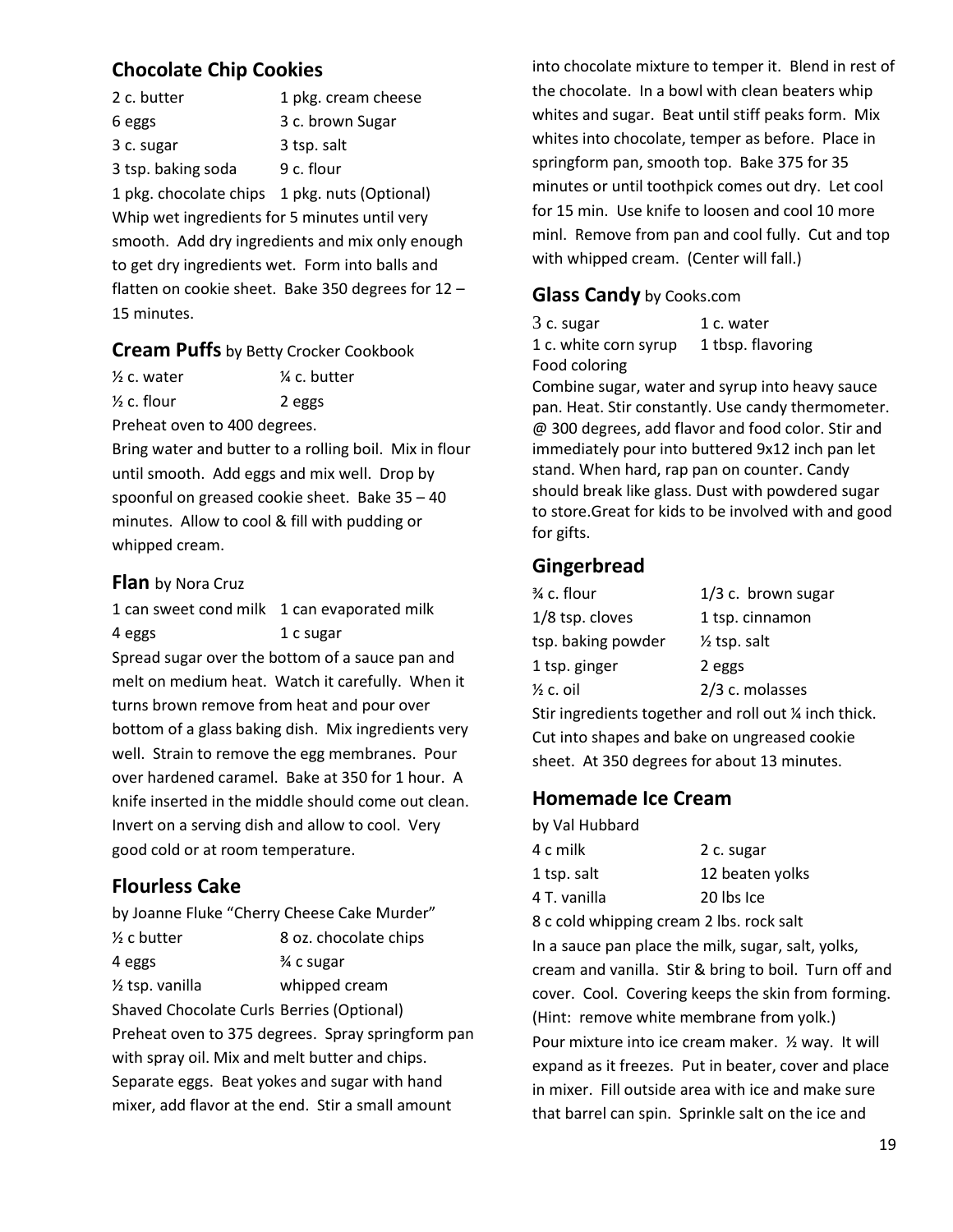begin. When the motor sounds labored or it is hard to turn ice cream is done. You can serve it but it will be quite soft! Place ice cream in tight container and keep in freezer until serving.

#### **Marshmallows** by Alton Brown

- 3 pkg Knox gelatin 1 c ice cold water 1 ½ c sugar 1 c corn syrup ¼ tsp salt 1 tsp Vanilla Extract ¼ c powdered sugar ¼ c Cornstarch Nonstick Spray
- 

Place gelatin in bowl of a standing mixer with ½ c cold water. In a small sauce pan combine remaining water, sugar, corn syrup and salt. Place over medium heat, cook until mixture reaches 240 degrees, then remove from heat. Start electric beaters going, medium, and slowly pour in the hot mixture. Continue to beat on high for approx 15 minutes. It will thicken and fluff up. Add vanilla during last few minutes. Combine powdered sugar and cornstarch in a small bowl. Spray a jellyroll pan. Coat pan with some powder. Pour marshmallow into pan. Let it sit for 4 hours. Cut into squares and use remaining powder to coat all sides. Can store in air tight container for 3 weeks.

#### **Oatmeal Cookies** by Quaker Oats

| 1/2 c plus 6 T butter, softened                       |                       |  |
|-------------------------------------------------------|-----------------------|--|
| % c brown sugar                                       | $\frac{1}{2}$ c sugar |  |
| 2 eggs                                                | 1 tsp vanilla         |  |
| $1\frac{1}{2}$ c flour                                | 1 tso baking soda     |  |
| 1 tsp cinnamon $\frac{1}{2}$ tsp salt (optional)      |                       |  |
| 3 c Oats                                              | 1 c raisins           |  |
| In a large bowl whip butter, sugar, vanilla and eggs. |                       |  |
| The more you whip it the better. Add the dry          |                       |  |
| ingredients and mix it only as long as it takes to    |                       |  |
| incorporate. Bake at 350 for 15 - 18 minutes.         |                       |  |
| Remove from pan and allow to cool.                    |                       |  |

## **Peach Cobbler**

| 1 lg can peaches            | 1/4 lb butter      |
|-----------------------------|--------------------|
| $\frac{1}{2}$ c brown sugar | 1 c oatmeal        |
| 1 eggs                      | 1 tsp. baking soda |
| 2 cs flour                  | 1 tsp. cinnamon    |
| dash salt                   | 1 quart ice cream  |

Pour Peaches into a greased baking pan. In a mixing bowl whip eggs, sugar and butter. Add flour, oatmeal, baking soda, cinnamon and salt. Crumble over the top of the peaches. Peaches should be hidden by the topping. Bake at 350 for 35 – 40 minutes. Serve warm with Ice Cream.

#### **Peanut Butter Cookies** by Crisco

| % c. Peanutbutter  | $\frac{1}{2}$ c. Crisco |
|--------------------|-------------------------|
| 1 % c. Brown Sugar | 3 T. Milk               |
| 1 T. Vanilla       | 1 Egg                   |
| $1\%$ c. Flour     | <b>%</b> tsp. Salt      |
| % tsp Baking Soda  |                         |

Whip all moist ingredients. Mix in dry ingredients until combined. Place cookies on ungreased cookie sheet and bake  $7 - 8$  minutes. (Until it just begins to brown.) Allow to cool on sheet 2 minutes.

#### **Pecan Pie** by Karo Syrup

| 1 c Karo Syrup 3 eggs                             |                                                     |
|---------------------------------------------------|-----------------------------------------------------|
| 1 c sugar                                         | 2 T butter, melted                                  |
| 1 tsp Vanilla                                     | $1\frac{1}{2}$ cs pecans                            |
| 1/2 Pie Crust Recipe or 1 frozen crust            |                                                     |
|                                                   | Preheat oven to 350°F. Mix corn syrup, eggs, sugar, |
| butter and vanilla. Set pecans in pie crust. Pour |                                                     |
|                                                   | filling over. Bake on center rack of oven for 60 to |
|                                                   | 70 minutes (see tips for doneness, below). Cool for |
| 2 hours on wire rack before serving.              |                                                     |
|                                                   |                                                     |

## **Pumpkin Chocolate Chip Cookies**

| by Food.com                                      |                   |  |
|--------------------------------------------------|-------------------|--|
| 1 Spice Cake                                     | 15 oz can Pumpkin |  |
| 12 oz, Chocolate Chips                           |                   |  |
| Mix all ingredients and drop onto greased cookie |                   |  |
| sheet. Bake at 350 for 15-18 minutes.            |                   |  |
|                                                  |                   |  |

## **Pumpkin Pie** by Libby's

| 3/4 c sugar                                       | 1 tsp cinnamon                                            |  |
|---------------------------------------------------|-----------------------------------------------------------|--|
| $\frac{1}{2}$ tsp salt                            | $\frac{1}{2}$ tsp ground ginger                           |  |
| 1/4 tsp ground cloves                             | 2 large eggs                                              |  |
|                                                   | 15 oz.LIBBY'S <sup>®</sup> Pumpkin 12 oz. evaporated milk |  |
| 1/2 Pie Crust Recipe or 1 frozen pie crust        |                                                           |  |
| Mix all ingredients except crust in a large bowl. |                                                           |  |
|                                                   | Pour into pie shell. Bake in preheated 425°F oven         |  |
|                                                   | for 15 minutes. Reduce to 350° F; bake for 40 to 50       |  |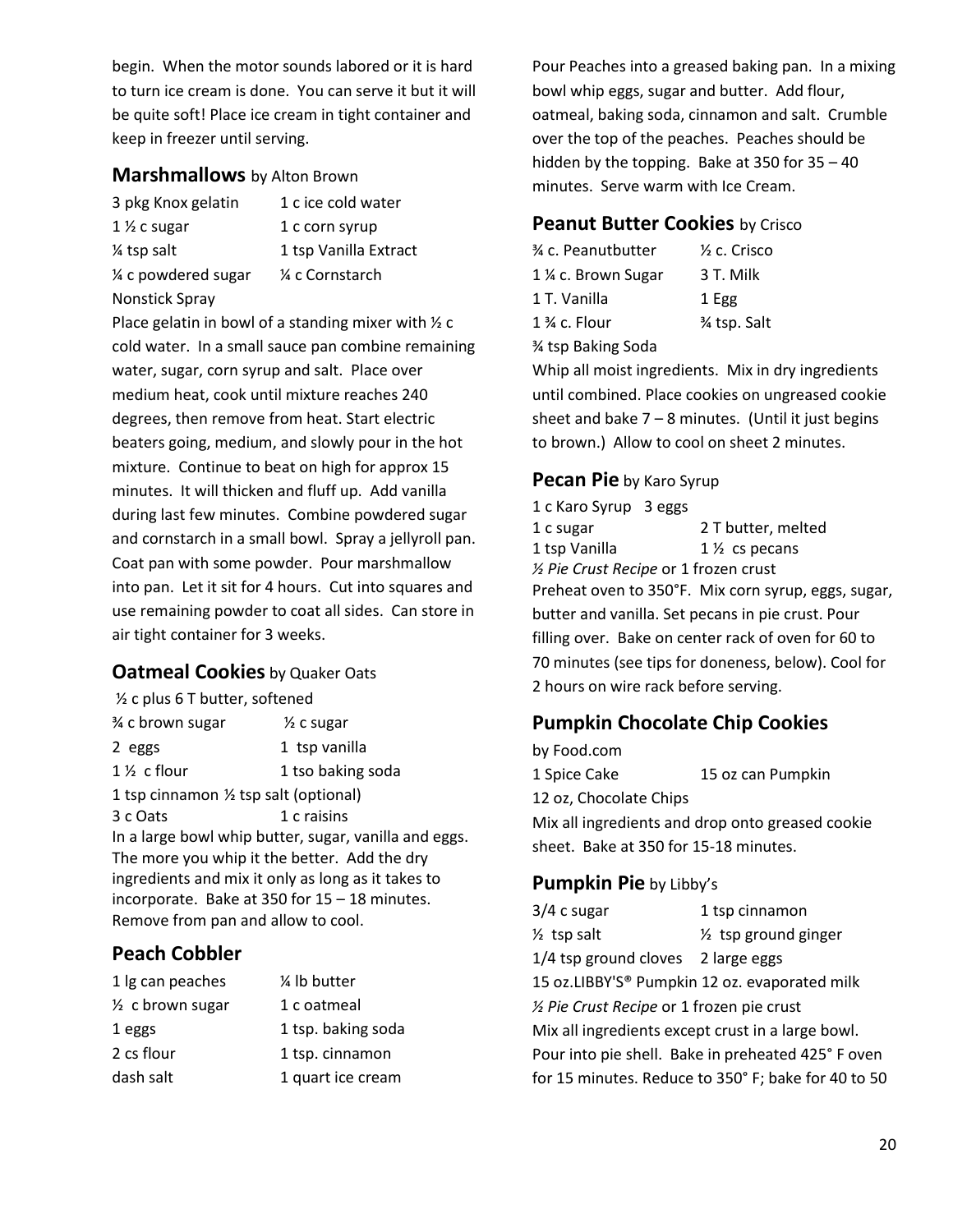minutes or until knife inserted comes out clean. Cool 2 hours. Serve or refrigerate. Top with cream.

## **Rice Crispy Treats**

1 stick butter 2 bags marshmallows 1 pkg rice crispies food coloring Melt butter in a large sauce pan. Add marshmallows and allow to melt. Not completely or they will be hard. Pour over Rice Crispies and mix well. Press into a buttered baking pan. Cut after it cools completely. Makes about 20 servings.

## **Queen of Scots Shortbread**

"Sticks and Scones" by Diane Mott Davidson 2 sticks butter ½ c powdered sugar  $\frac{3}{4}$  tsp vanilla  $\frac{1}{2}$  c flour  $\frac{1}{2}$  c rice flour  $\frac{1}{2}$  isp baking powder ¼ tsp salt

Preheat 350. Beat butter until creamy. Add sugar and beat well, add vanilla. Sift dry ingredients and add to butter mixture only until well combined. Use cookie press or press into shaped pans. Bake 15 – 20 minutes (until just browning.)

#### **S'mores**

1 stick butter 1 pkg Golden Grahams 16 oz marshmallows 12 oz pkg chocolate chips Butter a baking sheet. In a large bowl pour out the cereal and chocolate chips. Melt butter in a large pot. Add marshmallows stirring in until about ½ melted. (They will continue to melt, overcooking makes them hard.) Pour over the cereal mix and stir well. Press s'mores mixture into baking sheet. Cool. Cut and serve.

## **Stuffed Strawberries**

| 1 gt strawberries | 3 bars chocolate |
|-------------------|------------------|
| Stuffing:         |                  |
| 2 c sour cream    | 2 cs sugar       |
| 1 tsp. vanilla    | 4 eggs           |

3 - 8 oz. cream cheese – room temperature Slice strawberries width wise so that the cut pieces lay flat, open side up. Mix all ingredients except eggs and chocolate until very fluffy. Add eggs one at a time whipping very well. Place in a sauce pan and heat slowly, stirring constantly. Continue to

cook until creamy mixture thickens completely. Place in a frosting bag and pipe into strawberry halves. In a small bowl chop up chocolate. In a slightly larger bowl put hot water from stove or very hot water from the tap. Set chocolate bowl inside water bowl and stir chocolate as it melts. Dip the backs of the strawberry halves in chocolate and drizzle chocolate over tops. Allow to cool. Refrigerate and serve cold.

#### **Sugar Cookies**

| 1 1/2 cs white sugar     | 1 pkg cream   |
|--------------------------|---------------|
| 2 eggs                   | 1 tsp vanilla |
| $\frac{1}{2}$ tsp. salt  | 1 tsp. baking |
| 2 $\frac{1}{2}$ cs flour |               |

1  $\frac{1}{2}$  cs white sugar 1 pkg cream cheese  $\frac{1}{2}$  tsp. salt 1 tsp. baking powder

Mix first four ingredients until light and smooth. Add in dry ingredients and stir only until mixed. To allow dough to be sticky, this makes the cookies more moist, refrigerate dough for at least 1 hour. Best results are 24 hours. (It will take a good amount of flour to roll them out.) Roll out dough on floured surface and cut. Place on cookie sheet and bake 350 degrees for about 14 minutes. (Check with your oven. Bottoms should be brownish and tops should still be white.) Let cool before frosting.

#### **Wacky Cake** by Valene Hubbard

| 2 ¼ cs flour                  | $1\%$ c sugar              |
|-------------------------------|----------------------------|
| 4 % T baking cocoa            | 1 1/2 tsp. baking soda     |
| 1 cube butter                 | % tsp. salt                |
| ½ T. vinegar                  | $\frac{1}{2}$ tsp. vanilla |
| 1 $\frac{1}{2}$ cs cold water |                            |

Mix powdered ingredients thoroughly in a baking pan. Make 3 holes in powder and pour melted butter in one, vinegar in second, and vanilla in the third. Quickly pour cold water over the entire mixture and whip it up quickly. Bake at 350 degrees for 25 minutes. This cake cannot be removed from the pan nicely. It is a quick cake that doesn't have to be pretty, but it tastes good. If you want to take your time mix it in a bowl and pour it into a floured cake pan. The key is to do this quickly. Since it has no eggs you don't have much time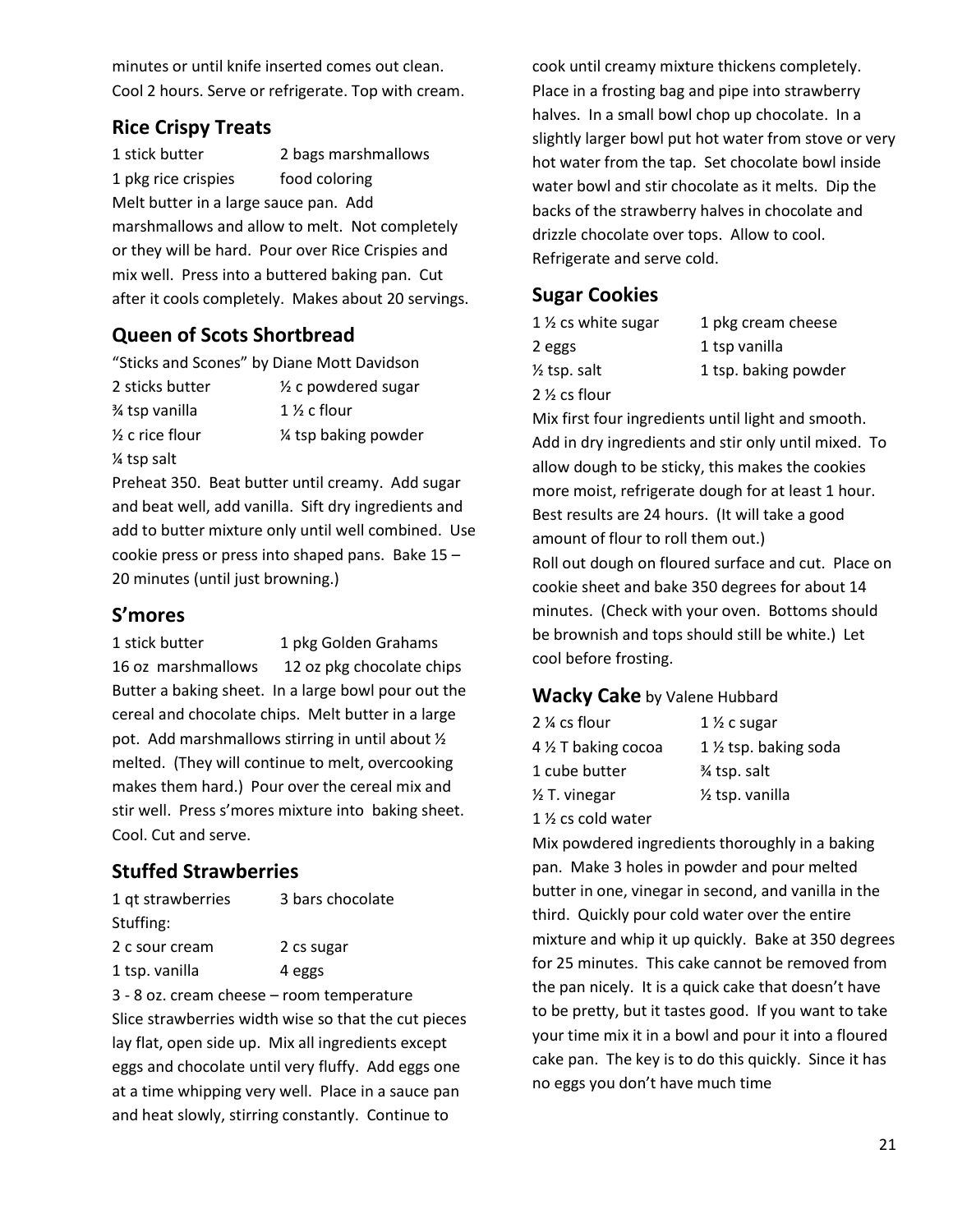# *Drinks*

## **Arctic Freeze**

1 cn crush pineapple 1 qt orange juice 3 – 2 liter club soda 3 bananas, mashed In a bowl mix pineapple, banana and orange juice. Pour into a dish and freeze. Just before serving chop up the frozen juice and place in a serving bowl. Pour Club Soda over top and serve.

## **Breakfast Smoothies**

1 c fruit 1 tsp sugar 1 c water or milk 1 c yogurt 1 c ice

Puree ingredients in a blender. Use any fruit. More sugar may be added if desired.

#### **Homemade Rootbeer** by Hortense

1 pkg. Rootbeer extract 8 c sugar 4 gallons water 10 lbs. dry ice Mix extract, sugar and water together in a 5 gallon container. Add 5 lbs dry ice and place lid on loosely or leave open. Just before time to serve, drop in last 5 lbs. (Keep dry ice in refrigerator. It is more moist than the freezer in there and forms a barrier that keeps the gas from escaping. Do not expect to keep it overnight even in the freezer.)

#### **Horchata** by IVP

1 c rice 2 qts water 1 tsp cinnamon ½ c sugar Place rice, water, and cinnamon in a sauce pan and let sit 3 hours. Bring contents to a boil, reduce heat, cover and simmer 30 minutes. When cool, puree mixture in a blender and strain through sieve or cheese cloth. Add vanilla and sugar and chill before serving.

## **Hot Apple Cider**

1 pint Apple Juice

Heat in the microwave or a pan and dust lightly with cinnamon. It doesn't need to be fancy.

#### **Hot Cocoa** by AllRecipes.com

1/3 c unsweetened cocoa powder  $\frac{3}{4}$  c sugar 1 pinch salt

1/3 c boiling water  $3\frac{1}{2}$  cs milk  $\frac{3}{4}$  tsp vanilla  $\frac{1}{2}$  c half-and-half cream Combine the cocoa, sugar and pinch of salt in a saucepan. Blend in the boiling water. Bring mixture to easy boil and stir for about 2 minutes. Stir in 3 1/2 cups of milk and heat, but do not boil! Remove from heat and add vanilla & cream. 4 servings.

#### **Italian Soda** by Camille Sharp Cook

| 2 pkg Koolaid | 2 cs sugar             |
|---------------|------------------------|
| 2 c water     | 1 qt. whipping cream   |
| ice           | 3 - 2 liter soda water |

Flavored syrups can be purchased or you can use our simple recipe. Mix Kolaid, sugar, and water in a pitcher very well. You can heat it on the stove and bring it to boiling if you want a more syrupy quality to the flavoring. Pour ¼ cup of flavoring into 20 oz cup. Add ¼ cup cream, ½ cups ice and top off with soda water. Mix well and enjoy. (May need more flavoring. Taste it for quality.)

## **Rootbeer Floats**

½ gal Blue Bell Homemade Vanilla 2 liters Rootbeer

Fill tumbler with loose scoops of ice cream. Pour cold rootbeer over top. It is also very yummy to put all of this in a blender and frappe.

## **Sherbet Punch**

½ Gallon Sherbet (Any flavor) 2 – 2 liter Bottles 7-Up Chop up or scoop ice cream in to medium sized chunks and pour soda over top in a punch bowl.

#### **Slushies**

1 qt Juice 2 c Ice Fill the blender with ice cubes and add juice until ice is matched. Blend until all is smooth. If it is too strong work with the recipe until it is to your taste.

## **Wassail**

1 gal. apple cider 2 c. orange juice 1 c. lemon juice ½ c. sugar 2 tsp. cinnamon 1 tsp. cloves 1 tsp. nutmeg

Mix ingredients and slowly bring to boil in large saucepan or pot. Boil for 1 minute. Serve hot with sliced oranges floating in punch bowl.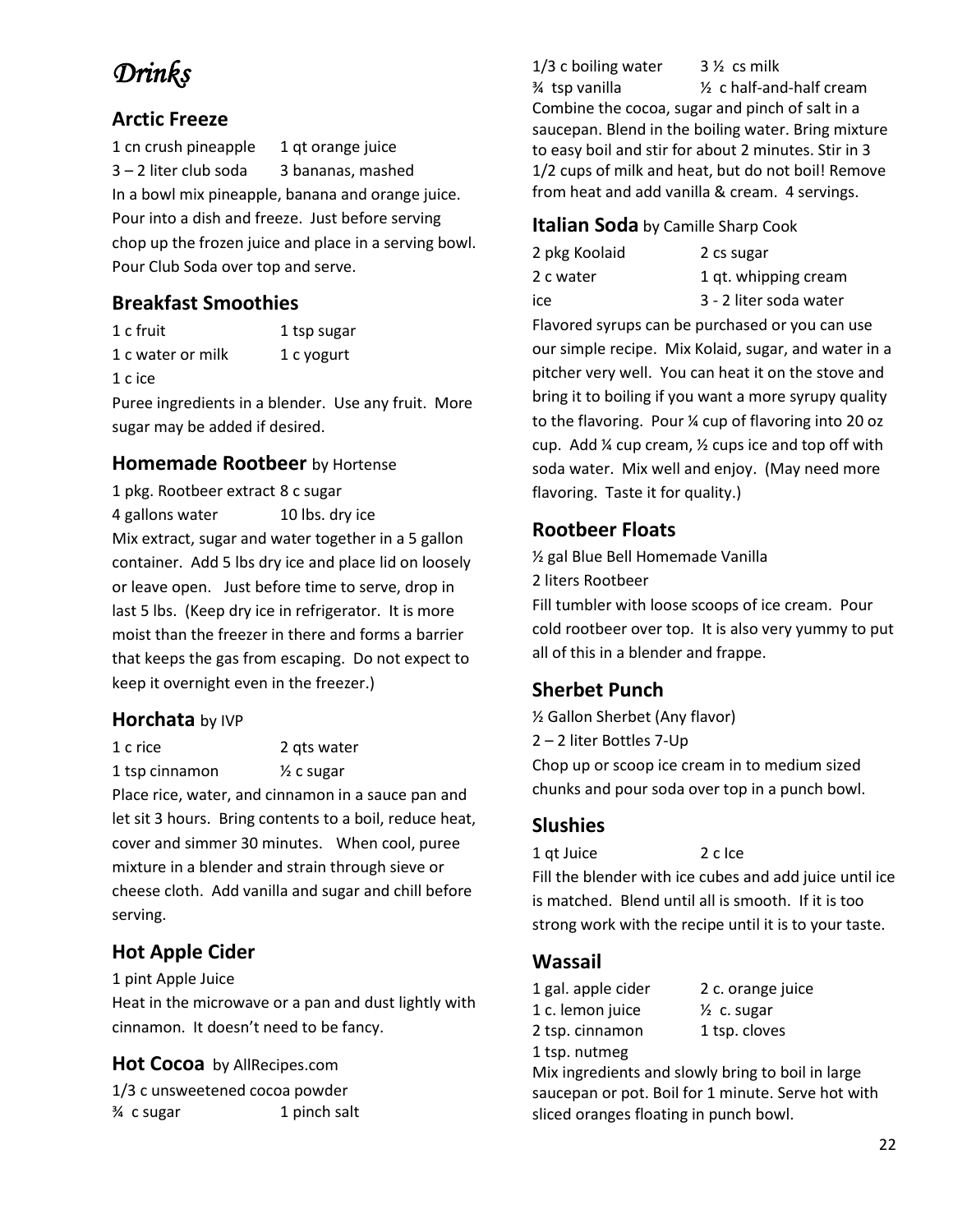# *Sauces & Dips*

## **Barbeque Sauce**

| $1/3$ onion                                     | $1/3$ bell pepper                                  |
|-------------------------------------------------|----------------------------------------------------|
| 2 T. brown sugar                                | dash salt                                          |
| 1/8 tsp. dry mustard                            | 1/3 tsp. chili powder                              |
| 2 T. vinegar                                    | 1 tsp. Worcestershire                              |
| $\frac{1}{2}$ can tomato paste                  | 2 cs water                                         |
| Combine ingredients in a crock pot or sauce pan |                                                    |
|                                                 | and cook on low heat for 1 hour. Allow to cool and |

and cook on low heat for 1 hour. Allow to cool and store in refrigerator or use immediately.

## **Basic Gravy**

2 T. butter 2 T. flour

1 C meat juice, broth or milk

Melt butter in a skillet on medium heat. Stir in flour and add desired liquid, slowly. Wisk together and allow to thicken. Use on potatoes, meat or as a thickening for soup.

## **Cheater Beef Gravy** by Tired Mom

1 Bouillon Cube 2 T. Flour

2 T. Butter 1 c. Water

Melt butter and stir in flour slowly and brown. Add crushed cube and water. Stir until thick. (Gravy powder or brown food coloring to intensify color.)

## **Cocktail Sauce**

1 c catsup 1 T. horseradish Mix well and eat with shrimp or other seafood.

## **Country Gravy**

2 T. Butter, Sausage or Bacon Grease 2 T. Flour 1 c Milk

Salt and Pepper

Melt butter in skillet. Stir in flour and slowly add milk while wisking. Once all milk is added continue to cook until it has thickened. Additional water or milk may be added to thin, if necessary.

## **Cowboy Dip** by Dorathy Gilcrist

1 Packet Italian dressing (Mixed as directed) 2 Tomatoes Avocadoes 1 can black beans 1 can of corn (drained) Cilantro (Optional) Chips

Mix top 6 ingredients in a large bowl and serve as a dip for chips. It may be served heated, too.

## **Cream Cheese Sauce**

| 32 oz. vanilla yogurt                               | 8 oz. cream cheese      |
|-----------------------------------------------------|-------------------------|
| ½ c sugar                                           | $\frac{1}{2}$ tsp. salt |
| ¼ c. lime juice                                     | 2 c milk                |
| Mix Cream Cheese, sugar, salt, lime juice and milk. |                         |

Pour into sauce pan and heat slowly. When it is creamy and hot, remove from heat and add yogurt. Stir well and serve in crepes or as a dip for fruit.

## **Fruit Dip**

1 c vanilla yogurt 1 c peanut butter ½ tsp vanilla Mix together well. Use to dip fruit, especially apples.

## **Fruit Sauce**

1 pkg fruit  $\frac{1}{2}$  c sugar 1 tsp lemon juice Heat ingredients in a sauce pan and bring to an easy boil. Allow to cool before using.

#### **Frosting** by Bonnie & Hortense

1 bag powdered sugar 1 tsp vanilla 1 stick softened butter (Crisco) 2 – 4 T. Milk ¼ tsp. Almond Extract Food Coloring Add all ingredients except milk and begin to beat. Add milk slowly until mixture is creamy and spreadable. Be careful how much milk you add. You can always thin it, but thickening it back up is hard! For chocolate frosting add 1/3 to 1/2 c Hershey's Cocoa Powder.

## **Fry Sauce**

1 c Miracle Whip 1 c Catsup ¼ c Sweet Relish In a bowl mix all ingredients. Serve as a dip for fries. *Variation*: 1 c Mayonnaise 1 c Catsup ¼ c Dill Pickle Juice

## **Havana Marinade** by Gregg Rios

1 c chili powder 1/2 T olive oil 1/4 c garlic powder 1 T sea salt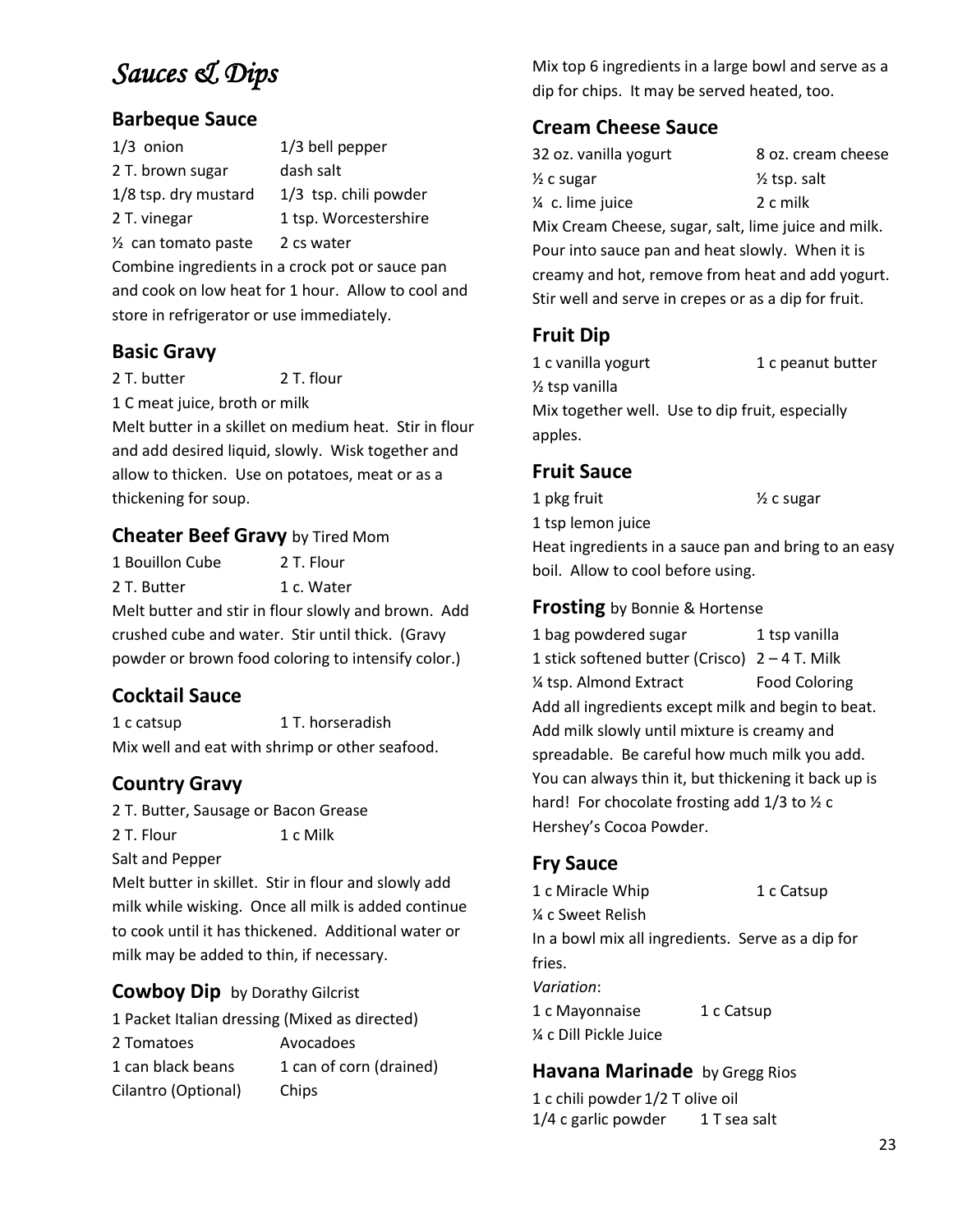1 T Season salt 1 T black pepper 1/4 c Spanish paprika 3/4 c lemon juice 1/2 c white vinegar

Mix ingredients in a bowl. This can be used as a marinade or sauce for brushing. Any meat can be used with this sauce

#### **Mayonnaise**

3 Egg yolks 1/3 c vinegar

2 cs vegetable oil

Whip egg yolks in a blender with the vinegar. After about a minute, and as it whips drizzle the oil into the blender. Keep the contents moving and make sure the oil is going in very slowly. You should see it turn white as it goes. Whip for a few minutes after the oil is poured. Add salt to taste. A dusting of garlic powder can add a nice flavor. If the mixture whips and it seems not to set up, place it in the refrigerator overnight. The mayonnaise will separate out and you can pour the extra oil off.

## **Nacho Cheese**

1 jar Nacho Cheese Sauce ½ jar Milk Heat all ingredients in a large sauce pan. If it is not easily runny add more milk.

## **Italian Salad Dressing**

1 c. oil 2/3 c. vinegar ½ tsp. Italian seasoning 2 egg yolks 1 garlic clove, minced Stir ingredients together over low heat. Use a whisk and do not let it sit. Stir until entire mixture has thickened and does not separate. Allow to sit for 24 hours to allow seasoning to hydrate completely.

## **Quick Salsa**

| #10 can Tomato, crushed | 1 Onion                        |
|-------------------------|--------------------------------|
| 1 c. Jalapenos – pureed | 2 tsp. garlic Salt             |
| 2 T. Sugar              | 1/ <sub>2</sub> bunch Cilantro |

In a blender mix the jalapenos, onion, sugar and cilantro. Frappe. Pour into a large bowl and mix with tomatoes and garlic salt. Dice fresh tomatoes in it for a chunkier mix.

## **Tartar Sauce**

¼ c Miracle Whip 1 T. Dill Pickle, minced Mix ingredients. A squeeze of lemon adds, too.

## **Teriyaki Sauce**

1 c Kikoman Soy sauce ¼ c Brown Sugar 1/8 tsp Pwd. Ginger

Mix ingredients. Heating it to boiling will make it smoother and keep it from separating. Use it for a dip or a marinade.

## **Vegetable Dip**

1 pint Sour Cream 1 pkg Onion Soup Mix Stir together and serve with cut vegetables.

## **White Sauce**

This is basically gravy made with butter and milk. It can be used to thicken soups or to make a cheese sauce. This white sauce is the basis for many other dishes. Cream soup is done by adding vegetables and meat that have been precooked and then adding flavors such as season salt, cheese, soy sauce, salt and pepper, bacon fat, sausage. The possibilities are endless. To make an easy Alfredo sauce add a package of cream cheese (turn down low and stir constantly) and ½ cup of parmesan cheese. When it is all melted together serve over noodles.

## **Whipped Cream**

1 pt heavy whipping cream, must be cold to set up 1 T. sugar 1 tsp. vanilla Whip until soft peaks form. If you like it harder keep going until firm peaks form. Don't go much further or you will have very sweet butter. Alternative: Use a can of evaporated milk. Put it in the freezer until you can feel ice crystals moving inside when you shake the can. Pour contents into a mixing bowl, sugar, and vanilla. Whip until medium peaks form. Freeze it or use immediately. The milk fat is not enough to keep it solid when it starts to thaw too much.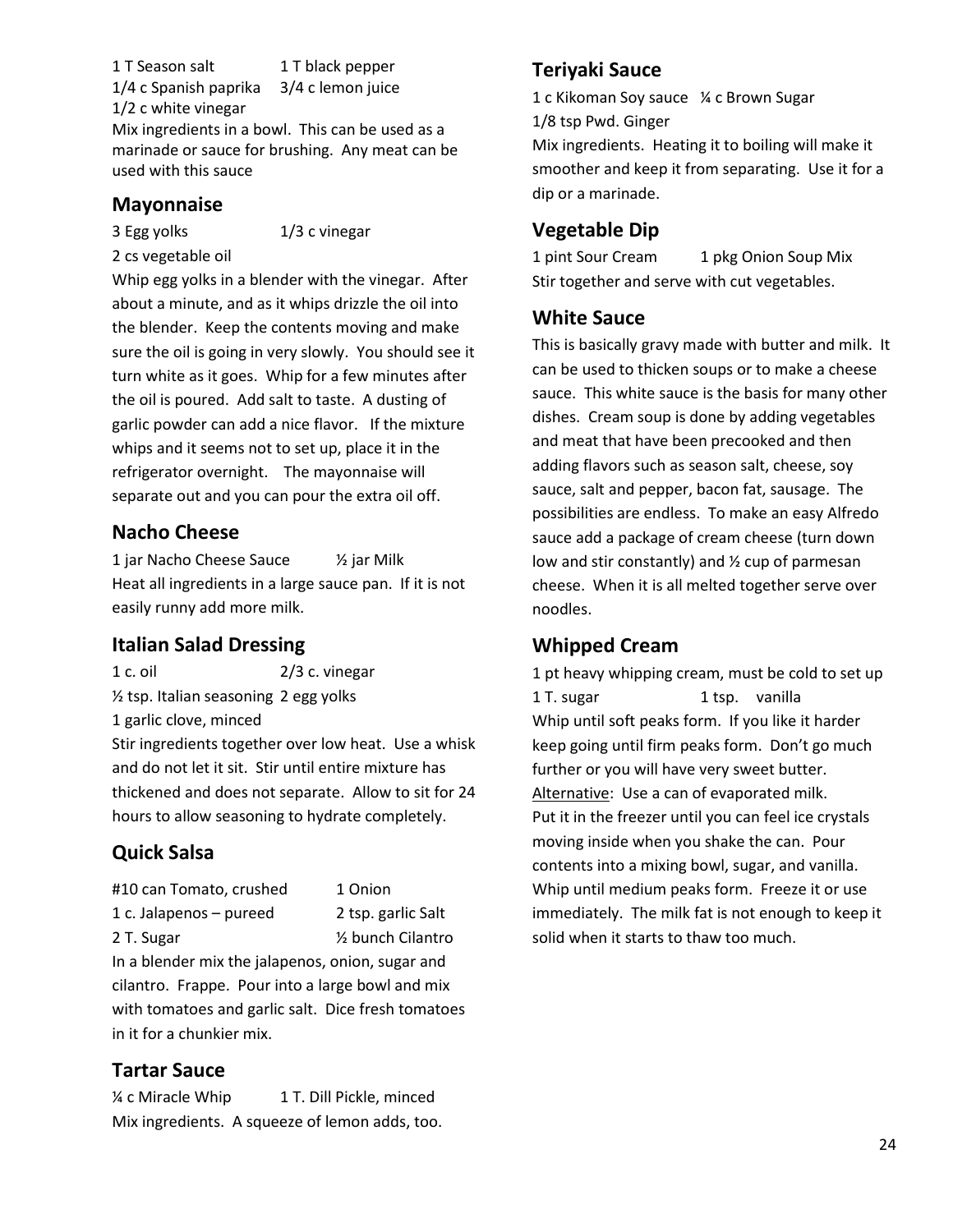# *Fun Stuff*

#### **Finger Jello** by Cooks.com

3 pkg. Knox gelatin 4 sm. (3 oz.) boxes Jello (any flavor) 4 c. boiling water Put Jello and Knox gelatin into a bowl. Add water and stir until dissolved. Pour into 9x13 inch pan. Cool in refrigerator. When firm, cut into squares.

## **Finger Paint**

 $\frac{1}{2}$  c Cornstarch  $\frac{1}{2}$  tsp Salt 2 cs cold water 1 T. Glycerin (Optional) Food Coloring

8 drops Dawn Dishwashing Detergent Mix ingredients in a sauce pan. Heat until thickened. (Glycerin makes the paint glossy.) Add dish soap and mix. Divide into airtight containers and add coloring. Mix well. Allow to cool completely before putting on the lid. Store in a cool dry place.

#### **Goo**

| $\frac{1}{2}$ c Elmer's Glue | $\frac{1}{2}$ c water    |
|------------------------------|--------------------------|
| ¼ c water                    | 1 tsp 20 Mule Team Borax |
| Food coloring                |                          |

In a cup mix glue and ½ cup water.

In another cup mix borax and ¼ cup water. While stirring each pour borax into glue mixture and keep stirring. It will set up and then you can play.

## **Play Dough**

2 cs flour 1 c salt

2 cs water 1 T. oil

1 tsp Cream of Tartar Food Coloring Mix ingredients except for coloring in a sauce pan. Heat on medium until mixture pulls away from edges of pan. This will happen rather quickly and be VERY hard to stir. Divide and add food coloring and mix. Allow to cool completely before placing in an airtight container for storage.

## **Pop Rocket**

1 Alka-seltzer ¼ c Vinegar

1 Film Canister (Small Container with tight lid

1 Piece Paper

Make a rocket body on the film canister with the lid pointed down. Place the alka-seltzer in the bottom, pour in vinegar and put on lid. Set it down and get out of the way.

#### **Volcanoes**

1 c. vinegar  $\frac{1}{2}$  c. baking soda 1 paper towel 1 air tight container Do not use glass with a screw top lid. Pour the vinegar into the container. Wrap the baking soda in the paper towel. This slows down the reaction so that you can get multiple reactions. Drop the paper towel into the vinegar and place the lid on the container. Keep your face away from the container.